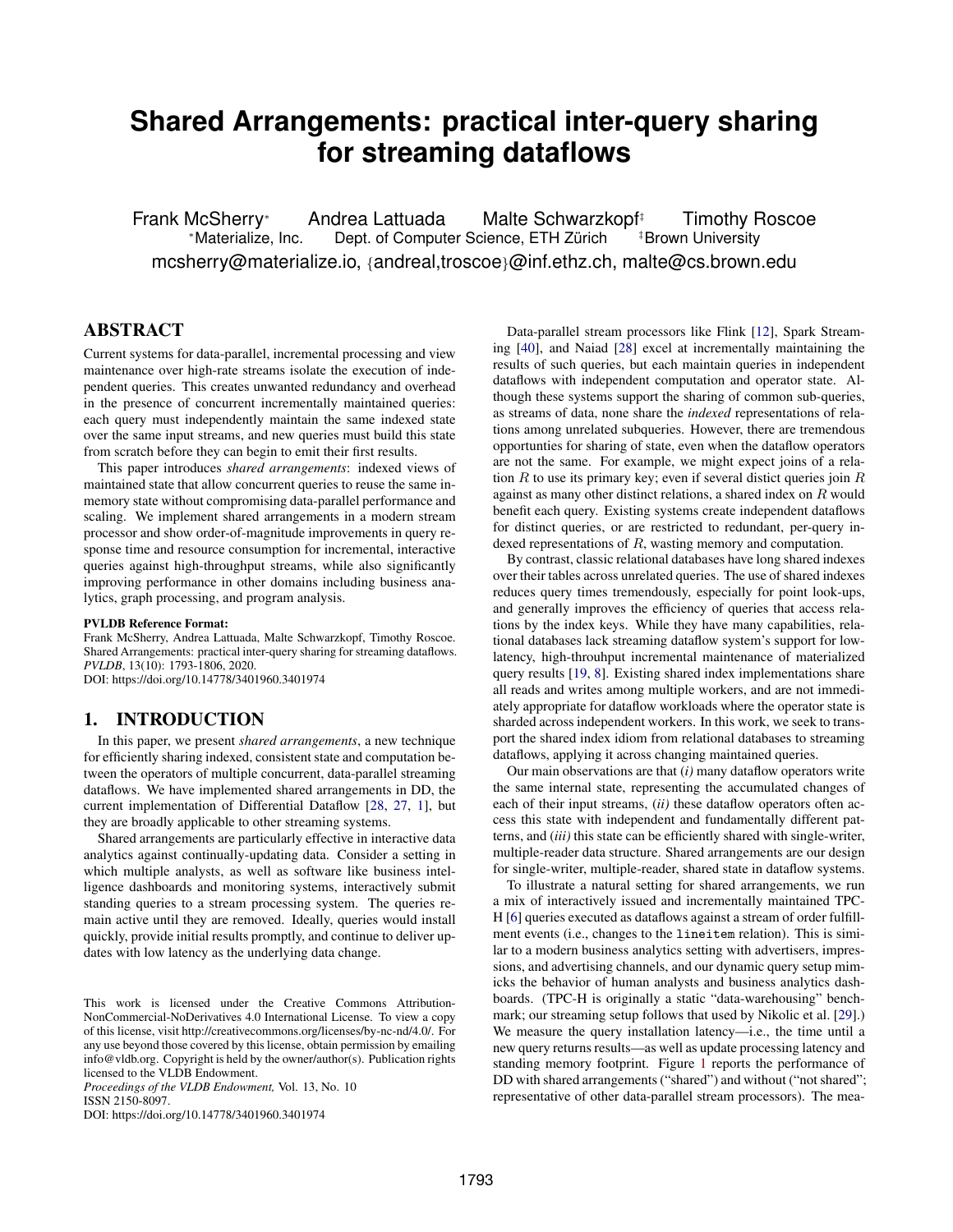<span id="page-1-0"></span>

Figure 1: Shared arrangements reduce [\(a\)](#page-1-0) query installation latency distribution, [\(b\)](#page-1-0) update processing latency distribution, and [\(c\)](#page-1-0) the memory footprint of concurrent TPC-H queries that randomly arrive and retire. The setup uses 32 workers, runs at TPC-H scale factor 10, and loads rows from relations round-robin. Note the  $\log_{10}$ -scale x-axes in [\(a\)](#page-1-0) and [\(b\)](#page-1-0), and the  $\log_{10}$ -scale y-axis in [\(c\)](#page-1-0).

surements show orders of magnitude improvements in query installation latency (a weakness of existing dataflow systems), and improved update processing latency and memory use.

Shared arrangements achieve these improvements because they remove the need to maintain dataflow-local indexes for each query. As a concrete example throughout this paper, we consider TPC-H queries 3 and 5. Both queries join lineitem with the order and customer relations by their primary keys. While the queries lack overlapping subqueries that classic multi-query optimization (MQO) would detect, they both perform lookups into order and customer by their respective primary keys when processing an updated lineitem record. Existing stream processors will create and maintain a per-query index for each relation, as these systems are designed to decouple the execution of dataflow operators. Shared arrangements, by contrast, allow Q3 and Q5 to share indexes for these two relations. This can dramatically reduce the time to install the second query and provide initial results, and also increases overall system capacity, as multiple queries share in-memory indexes over the same relations. Finally, these benefits come without restricting update throughput or latency, as they do not change the data-parallel execution model of the stream processor.

The key challenge for shared arrangements is to balance the opportunities of sharing against the need for coordination in the execution of the dataflow. In the scenarios we target, logical operator state is sharded across multiple physical operators; sharing this state between the operators of multiple queries could require global synchronization. Arrangements solve this challenge by carefully structuring how they share data: they (*i)* hard-partition shared state between worker threads and move computation (operators) to it, and (*ii)* multiversion shared state within workers to allow operators to interact with it at different times and rates.

Our full results in §[6](#page-6-0) confirm that shared arrangements translate into two benefits: (*i)* queries deploy and produce correct results immediately without rescanning historical data, and (*ii)* the same capacity (stream volume and concurrent queries) can be achieved with fewer cores and less RAM. For a streaming variant of TPC-H and a changing graph, shared arrangements also reduce update latency by  $1.3-3\times$  and reduce the memory footprint of the computation by  $2-4\times$ , compared to systems that do not share indexed state. These benefits hold without degrading performance on other tasks—batch and interactive graph processing, and Datalog-based program analysis—on which DD outperforms other systems.

Shared arrangements can be applied to many modern stream processors, but we implemented them as part of DD. DD has been the publicly available reference implementation of Differential Dataflow for several years [\[1\]](#page-12-2), and is deployed in variety of industrial settings. For example, VMware Research uses DD to back their reactive DDlog Datalog engine [\[3\]](#page-12-8), applied to problems in network reconfiguration and program analysis. Shared arrangements have proved key to the system's success.

Some benefits of shared arrangements are attainable in purely windowed streaming settings, which ensure that only bounded historical state must be reviewed for new queries. However, shared arrangements provide similar benefits without these restrictions, and support windowing of data as one of several join idioms. The main limitation of shared arrangements is that their benefits apply only in the cases where actual sharing occurs; while sharing appears common in settings with relational data and queries, bespoke stream processing computations (e.g., with complex and disjoint windowing on relations) may benefit to varying and lesser degrees.

In many ways, shared arrangements are the natural interpretation of an RDBMS index for data-parallel dataflow, and bring its benefits to a domain that has until now lacked them.

## 2. BACKGROUND AND RELATED WORK

Shared arrangements allow queries to share indexed state. Interquery state sharing can be framed in terms of (*i) what* can be shared between queries, (*ii)* if this shared state can be *updated*, and (*iii)* the *coordination* required to maintain it. Figure [2](#page-2-0) compares sharing in different classes of systems.

Relational databases like PostgreSQL [\[31\]](#page-12-9) excel at answering queries over schema-defined tables. Indexes help them speed up access to records in these tables, turning sequential scans into point lookups. When the underlying records change, the database updates the index. This model is flexible and shares indexes between different queries, but it requires coordination (e.g., locking [\[15\]](#page-12-10)). Scaling this coordination out to many parallel processors or servers holding shards of a large database has proven difficult, and scalable systems consequently restrict coordination.

Parallel-processing "big data" systems like MapReduce [\[16\]](#page-12-11), Dryad [\[24\]](#page-12-12), and Spark [\[39\]](#page-13-1) rely only on coarse-grained coordination. They avoid indexes and turn query processing into parallel scans of distributed collections. But these collections are immutable: any change to a distributed collection (e.g. a Spark RDD) requires reconstituting that collection as a new one. This captures a collection's lineage and makes all parallelism deterministic, which eases recovery from failures. Immutability allows different queries to share the (static) collection for reading [\[23\]](#page-12-13). This design aids scale-out, but makes these systems a poor fit for streaming computations, with frequent fine-grained changes to the collections.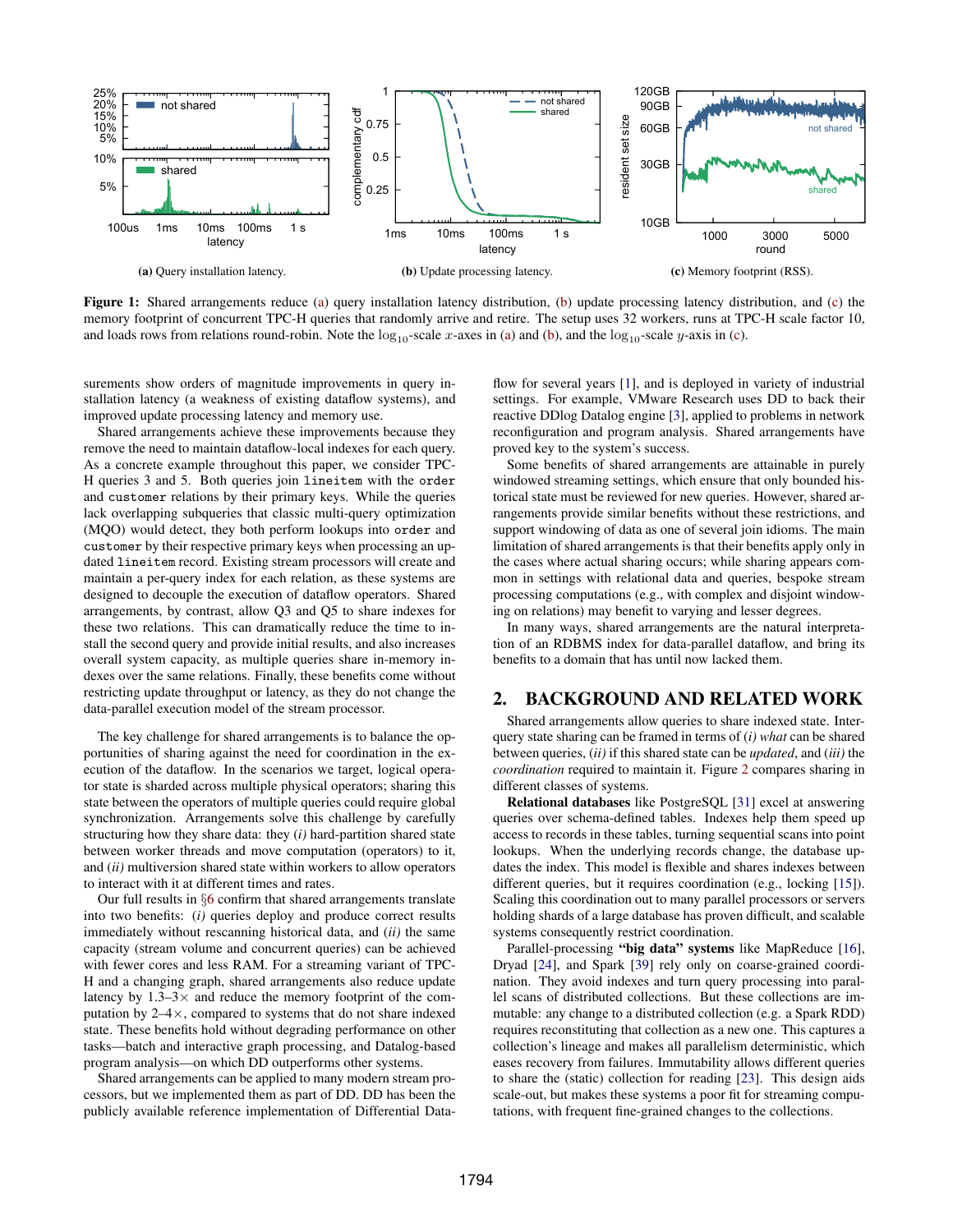<span id="page-2-0"></span>

| <b>System class</b> | Example  | <b>Sharing</b>          | <b>Updates</b>      | Coordination          |
|---------------------|----------|-------------------------|---------------------|-----------------------|
| <b>RDBMS</b>        | Postgres | <b>Indexed state</b>    | Record-level        | Fine-grained          |
| Batch processor     | Spark    | Non-indexed collections | Whole collection    | <b>Coarse-grained</b> |
| Stream processor    | Flink    | None                    | <b>Record-level</b> | Coarse-grained        |
| Shared arrangements | DD       | <b>Indexed state</b>    | <b>Record-level</b> | Coarse-grained        |

Figure 2: Sharing of indexed in-memory state, record-level update granularity, and scalability through coarse-grained coordination are not all found in current systems. Shared arrangements combine these features in a single system.

Stream-processing systems reintroduce fine-grained mutability, but they lack sharing. Systems like Flink [\[12\]](#page-12-3), Naiad [\[28\]](#page-12-0), and Noria [\[19\]](#page-12-4) keep long-lived, indexed intermediate results in memory for efficient incremental processing, partitioning the computation across workers for scale-out, data-parallel processing. However, stream processors associate each piece of state *exclusively* with a single operator, since concurrent accesses to this state from multiple operators would race with state mutations. Consequently, these systems *duplicate* the state that operators could, in principle, share.

By contrast, shared arrangements allow for fine-grained updates to shared indexes and preserve the scalability of data-parallel computation. In particular, shared arrangements rely on multiversioned indices and data-parallel sharding to allow updates to shared state without the costly coordination mechanisms of classic databases. In exchange for scalability and parallelism, shared arrangements give up some abilities. Unlike indexes in relational databases, shared arrangements do not support multiple writers, and are not suitable tools to implement a general transaction processor. Because sharing entangles queries that would otherwise execute in isolation, it can reduce performance and fault isolation between queries compared to redundant, duplicated state.

It is important to contrast shared arrangements to Multi-Query Optimization (MQO) mechanisms that identify overlapping subqueries. MQO shares state and processing between queries with common subexpressions, but shared arrangements also benefit distinct queries that access the same indexes. Both relational and big data systems can identify common sub-expressions via MQO and either cache their results or fuse their computation. For example, CJoin [\[11\]](#page-12-14) and SharedDB [\[18\]](#page-12-15) share table scans between concurrent ad-hoc queries over large, unindexed tables in data warehousing contexts, and Nectar [\[23\]](#page-12-13) does so for DryadLINQ [\[38\]](#page-13-2) computations. More recently AStream [\[25\]](#page-12-16) applied the architecture of SharedDB to windowed streaming computation, and can share among queries the resources applied to future windows. TelegraphCQ [\[13\]](#page-12-17) and DBToaster [\[8\]](#page-12-5) share state among continuous queries, but sequentially process each query without parallelism or shared indexes. Noria [\[19\]](#page-12-4) shares computation between queries over streams, but again lacks shared indexes. In all these systems, potential sharing must be identified at query deployment time; none provide new queries with access to indexed historical state. In constrast, shared arrangements (like database indices) allow for posthoc sharing: new queries can immediately attach to the in-memory arrangements of existing queries, and quickly start producing correct outputs that reflect all prior events.

Philosophically closest to shared arrangements is STREAM [\[9\]](#page-12-18), a relational stream processor which maintains "synopses" (often indexes) for operators and shares them between operators. In contrast to shared arrangements, STREAM synopses lack features necessary for coarse-grained data-parallel incremental view maintenance: STREAM synopses are not multiversioned and do not support sharding for data-parallelism. STREAM processes records one-at-a-time; shared arrangements expose a stream of shared, indexed batches to optimized implementations of the operators.

Shared arrangements allow for operators fundamentally designed around shared indexes. Their ideas are, in principle, compatible with many existing stream processors that provide versioned updates (as e.g., Naiad and Flink do) and support physical co-location of operator shards (as e.g., Naiad and Noria do).

## 3. CONTEXT AND OVERVIEW

Shared arrangements are designed in the context of streaming dataflow systems which provide certain core functionality. We enumerate the requirements in §[3.1,](#page-2-1) and describe how several popular systems meet those requirements in §[3.2.](#page-3-0) Our implementation builds on Timely Dataflow [\[2\]](#page-12-19), which offers performant implementations of key abstractions required by shared arrangements §[3.5.](#page-4-0) With this context, §[3.4](#page-3-1) shows how shared arrangements support deployment and continual maintenance of multiple queries against evolving data with the example of TPC-H Q3 and Q5.

## <span id="page-2-1"></span>3.1 Time-aware Dataflow

We designed shared arrangements for use in streaming dataflow computations that implement incrementally maintained queries on high-rate streams. Data-parallel stream processing systems express such computations as a dataflow graph whose vertices are *operators*, and whose roots constitute *inputs* to the dataflow. An *update* (e.g., an event in stream) arrives at an input and flows along the graph's edges into operators. Each operator takes the incoming update, processes it, and emits any resulting derived updates.

Operator State. In processing the update, a dataflow operator may refer to its *state*: long-lived information that the operator maintains across invocations. State allows for efficient incremental processing, such as keeping a running counter. For many operators, the state is indexed by a *key* contained in the input update. For example, a count operator over tweets grouped by the user who posted them will access its state by user ID. It is these indexes that shared arrangements seek to share between multiple operators.

Data Parallelism. Dataflow systems achieve parallel processing by *sharding* operators whose state is indexed by key. The system partitions the key space, and creates operators to independently process each partition. In the tweet counting example, the system may partition updates by the user ID, and send each update to an appropriate operator shard, which maintains an index for its subset of user IDs. Each operator shard maintains its own private index; these index shards, taken collectively, represent the same index a single operator instance would maintain.

Logical Timestamps. Updates flow through a dataflow graph asynchronously. Concurrent updates may race along the multiple paths (and even cycles) between dataflow operators potentially distributed across multiple threads of control, and arrive in different orders than they were produced. For operators to compute correct results in the face of this asynchrony, some coordination mechanism is required. Many systems assign a logical timestamp to messages, either explicitly or implicitly through their scheduling mechanisms. At the same time, systems need to inform operators in the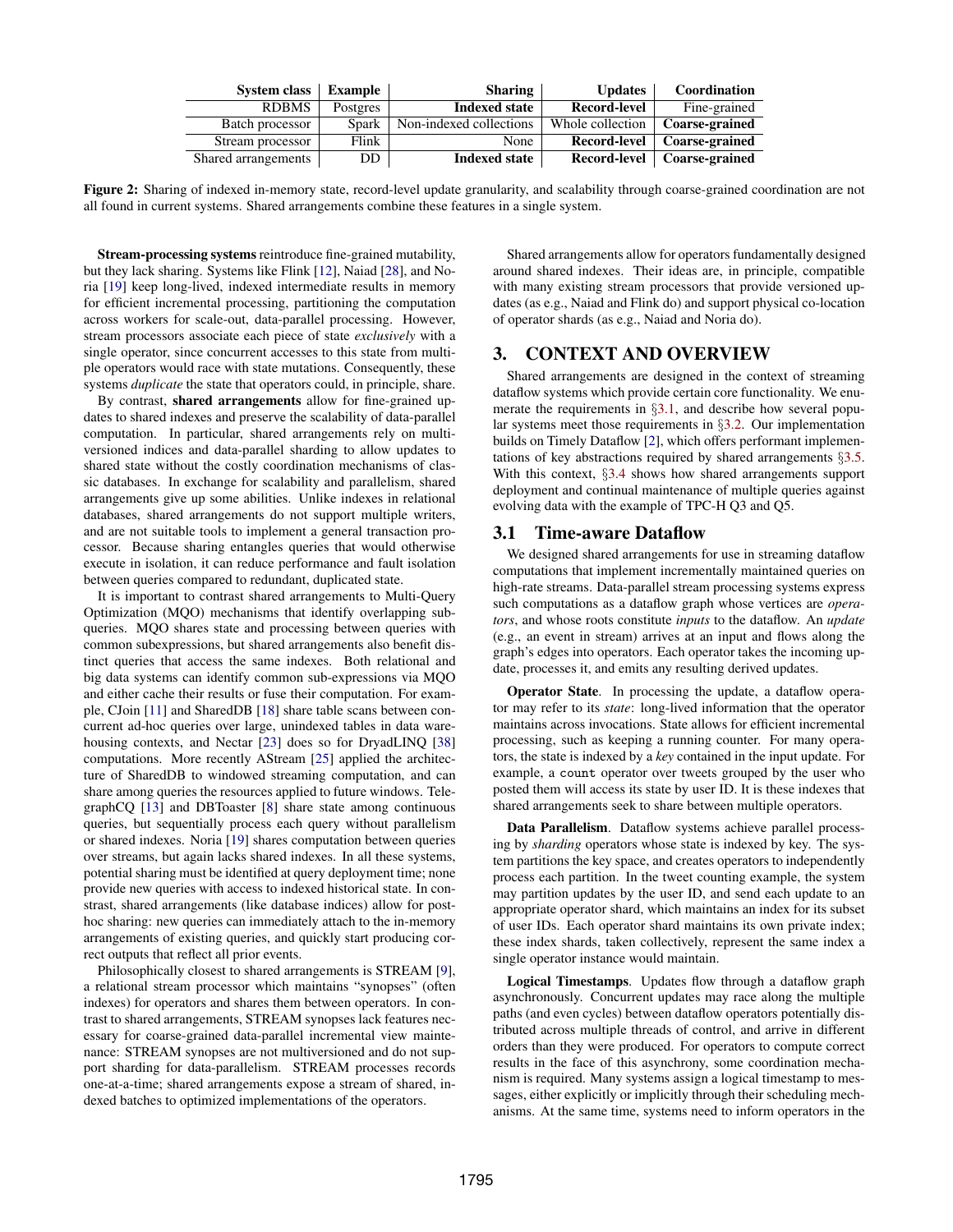dataflow graphs when each logical time has "passed", in the sense that it will not again appear on messages input to the operator. With logical timestamps on messages and timestamp progress statements from the system, operators can maintain clear semantics even with asynchronous, non-deterministic execution.

We use the terminology of Timely Dataflow to describe progress statements and their consequences. Timely Dataflow reports timestamp progress information to each operator input by a *frontier*: a set of logical timestamps. We say a time is *beyond* a frontier when it is greater than or equal to some element of the frontier. A system should guarantee that all future timestamps received at an operator input are beyond the frontier most recently reported by the system, and that these reports should only advance (i.e., elements of a frontier should each be beyond the prior frontier).

## <span id="page-3-0"></span>3.2 Time-aware Dataflow Systems

Several dataflow systems are time-aware, either implicitly or explicitly. We now give examples to relate the concepts for readers familiar with these systems. Shared arrangements can be implemented in each of these systems, but our implementation will benefit from specific system details, which we explain in §[3.5.](#page-4-0)

Spark Streaming [\[40\]](#page-13-0) partitions logical time into small batches, and for each batch evaluates an entire dataflow. Spark Streaming therefore implicitly provides logical timestamps, with progress indicated by the scheduling of an operator. Spark Streaming operators do not have long-lived state, but each invocation can read an input corresponding to its prior state and write an output for its updated state, at greater expense than updating in-memory state.

Flink [\[12\]](#page-12-3) is a streaming dataflow system that timestamps each message, and flows control messages, called *low watermarks*, inband with data messages. A "watermark" for a timestamp  $t$  indicates that all messages that follow have timestamps greater or equal to t. Flink operators can have long-lived state, and can themselves be the result of sharding a larger dataflow operator.

Timely Dataflow is a model for data-parallel dataflow execution, introduced by Naiad [\[28\]](#page-12-0). Each Timely Dataflow operator is sharded across all workers, with data exchanged between workers for dataflow edges where the destination operator requires it. In Timely Dataflow, all data carries a logical timestamp, and workers exchange timestamp progress statements out-of-band. Workers independently determine frontiers for each of their hosted operators.

#### 3.3 Shared Arrangements Overview

The high-level objective of shared arrangements is to share indexed operator state, both within a single dataflow and across multiple concurrent dataflows, serving concurrent continuous queries. Shared arrangements substitute for per-instance operator state in the dataflow, and should appear to an individual operator as if it was a private copy of its state. Across operators, the shared arrangement's semantics are identical to maintaining individual copies of the indexed state in each operator. At the same time, the shared arrangement permits index reuse between operators that proceed at a different pace due to asynchrony in the system.

Operators that provide incremental view maintenance, so that their output continually reflects their accumulated input updates, offer particularly good opportunities for sharing state. This is because each stream of updates has one logical interpretation: as an accumulation of all updates. When multiple such operators want to build the same state, but vary what subset to read based on the time  $t$  they are currently processing, they can share arrangements instead. We assume that developers specify their dataflows using existing interfaces, but that they (or an optimizing compiler) explicitly indicate which dataflow state to share among which operators.

<span id="page-3-2"></span>Collection trace (data=(id=342, "Company LLC", "USA"), time=4350, diff=+1) (data=(id=563, "Firma GmbH", "Deutschland"), time=4355, diff=+1) (data=(id=225, "Azienda SRL", "Italia"), time=4360, diff=+1) (data=(id=225, "Azienda SRL", "Italia"), time=6200, diff=-1)<br>(data=(id=225, "Company Ltd", "UK"), time=6220, diff=+1)  $(data=(id=225, "Comparly Ltd", "UK")$ , Collection at time  $t = 4360$ (data=(id=342, "Company LLC", "USA"), diff=+1) (data=(id=563, "Firma GmbH", "Deutschland"), diff=+1)  $(data=(id=225, "Azienda SRL",$ Collection at time  $t = 6230$ (data=(id=342, "Company LLC", "USA"), diff=+1) (data=(id=563, "Firma", "Deutschland"), diff=+1) (data=(id=225, "Company Ltd", "UK"), diff=+1)

Figure 3: Update triples incoming to an operator, a "collection trace", and the resulting collection view at different times.

A shared arrangement exposes different *versions* of the underlying state to different operators, depending on their current time t. The arrangement therefore emulates, atop physically shared state, the separate indexes that operators would otherwise keep. Specifically, shared arrangements maintain state for operators whose state consists of the input collection (i.e., the cumulative streaming input). Following Differential Dataflow [\[27\]](#page-12-1) terminology, a *collection trace* is the set of update triples *(data, time, diff)* that define a collection at time t by the accumulation of those inputs *(data, diff)* for which *time*  $\leq t$  (Figure [3\)](#page-3-2). Each downstream operator selects a different view based on a different time  $t$  of accumulation. Formal semantics of differential dataflow operators are presented in [\[7\]](#page-12-20).

An explicit, new arrange operator maintains the multiversioned state and views, while downstream operators read from their respective views. The contents of these views vary according to current logical timestamp frontier at the different operators: for example, a downstream operator's view may not yet contain updates that the upstream arrange operator has already added into the index for a future logical time if the operator has yet to process them.

Downstream operators in the same dataflow, and operators in other dataflows operating in the same logical time domain, can share the arrangement if they use the same key as the arrangement index. Sharing can extend until the next change of key (an exchange operator in Differential Dataflow; a "shuffle" in Flink), an arrangement-unaware operator (e.g., map, which may change the key), or an operator that explicitly materializes a new collection.

## <span id="page-3-1"></span>3.4 Shared Arrangements Example

We illustrate a concrete use of shared arrangements with the example of TPC-H Q3 and Q5. Recall that in our target setting, analysts author and execute SQL queries against heavily normalized datasets. Relations in analytics queries are commonly normalized into "fact" and "dimension" tables, the former containing foreign keys into the latter. While new facts (e.g., ad impressions, or line items in TPC-H) are continually added, the dimension tables are also updated (for example, when a customer or supplier updates their information). The dimension tables are excellent candidates for arrangement by primary keys: we expect many uses of these tables to be joins by primary keys, and each time this happens an arrangement can be shared rather than reconstructed.

TPC-H Q3 retrieves the ten unshipped orders with the highest value. This is a natural query to maintain, as analysts work to unblock a potential backlog of valuable orders. The query derives from three relations—lineitem, orders, and customer—joined using the primary keys on orders and customer. A dataflow would start from lineitem and join against orders and customer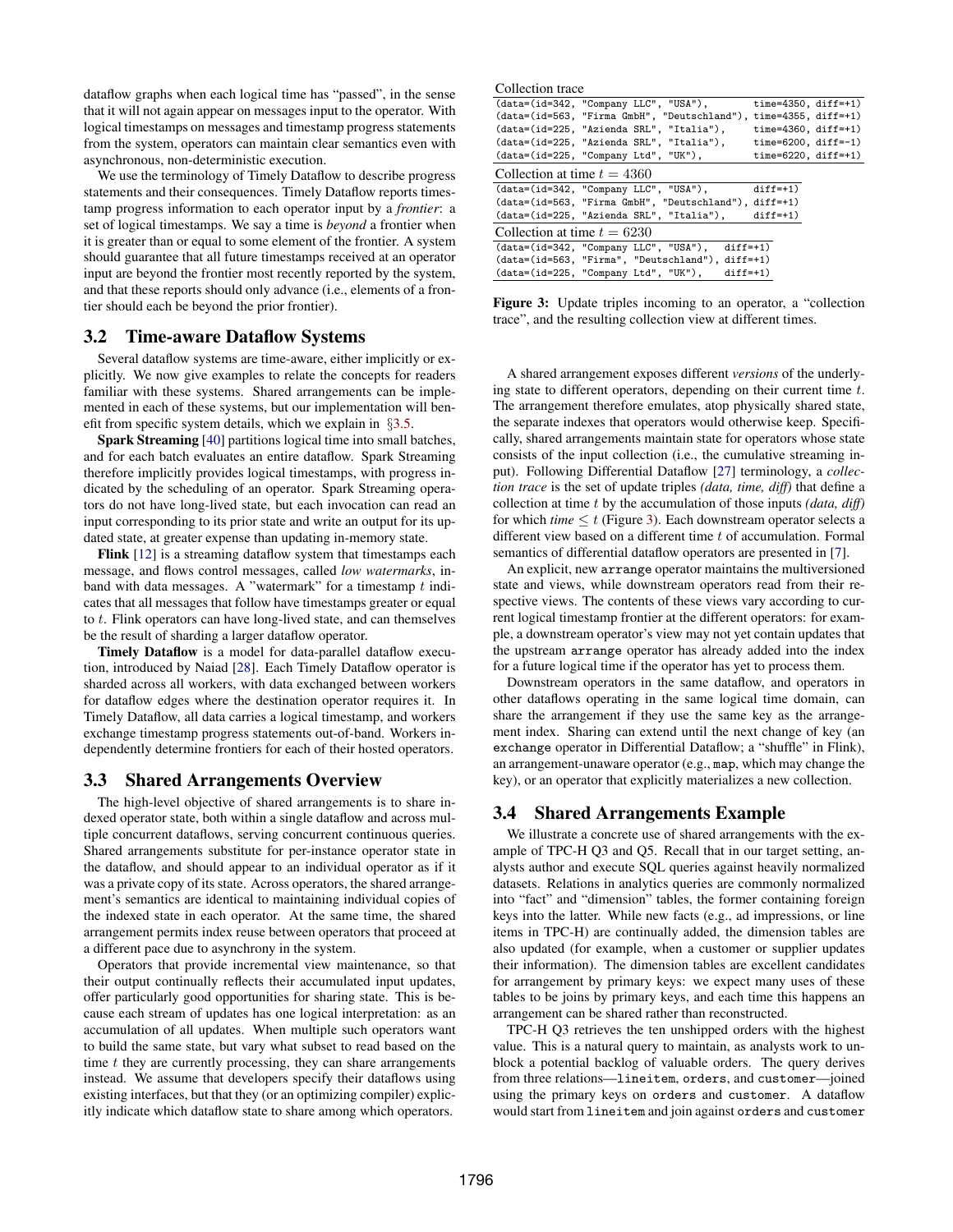in sequence. TPC-H Q5 lists the revenue volume done through local suppliers, and derives from three more relations (supplier, nation, and region). Each relation other than lineitem is joined using its primary key. A dataflow might start from lineitem and join against dimension tables in a sequence that makes a foreign key available for each table before joining it. In both queries, each dimension table is sharded across workers by their primary key.

The two queries do not have overlapping subqueries—each has different filters on order dates, for example—but both join against orders and customer by their primary keys. Deployed on the same workers, we first apply arrange operators to the orders and customer relations by their primary keys, shuffling updates to these relations by their key and resulting in shareable arrangements. In separate dataflows, Q3 and Q5 both have join operators that take as input the corresponding arrangement, rather than the streams of updates that formed them. As each arrangement is pre-sharded by its key, each worker has only to connect its part of each arrangement to its dataflow operators. Each worker must still stream in the lineitem data but the time for the query to return results becomes independent of the sizes of orders and customer.

# <span id="page-4-0"></span>3.5 System Features Supporting Efficiency

Shared arrangements apply in the general dataflow setting de-scribed in §[3.1,](#page-2-1) and can benefit any system with those properties. But additional system properties can make an implementation more performant. We base our implementation on frameworks (Timely and Differential Dataflow) with these properties.

Timestamp batches. Timestamps in Timely Dataflow only need to be *partially ordered*. The partial order of these timestamps allows Timely Dataflow graphs to avoid unintentional concurrency blockers, like serializing the execution of rounds of input (Spark) or rounds of iteration (Flink). By removing these logical concurrency blockers, the system can retire larger groups of logical times at once, and produce larger batches of updates. This benefits DD because the atoms of shared state can increase in granularity, and the coordination between the sharing sites can decrease substantially. Systems that must retire smaller batches of timestamps must coordinate more frequently, which can limit their update rates.

Multiversioned state. Differential Dataflow has native support for *multiversioned* state. This allows it to work concurrently on any updates that are not yet beyond the Timely Dataflow frontier, without imposing a serial execution order on updates. Multiversioned state benefits shared arrangements because it decouples the execution of the operators that share the state. Without multiversioned state, operators that share state must have their executions interleaved for each logical time, which increases coordination.

Co-scheduling. Timely Dataflow allows each worker to host an unbounded number of dataflow operators, which the worker then schedules. This increases the complexity of each worker compared to a system with one thread per dataflow operator, but it increases the efficiency in complex dataflows with more operators than system threads. Co-scheduling benefits shared arrangements because the state shared between operators can be partitioned between worker threads, who do not need mutexes or locks to manage concurrency. Systems that cannot co-schedule operators that share state must use inter-thread or inter-process mechanisms to access shared state, increasing complexity and the cost.

Incremental Updates. Differential dataflow operators are designed to provide incremental view maintenance: their output updates continually reflects their accumulated input updates. This restriction from general-purpose stream processing makes it easier

<span id="page-4-1"></span>

Figure 4: A worker-local overview of arrangement. Here the arrangement is constructed for the count operator, but is shared with a distinct operator in another dataflow. Each other worker performs the same collective data exchange, followed by local batch creation, trace maintenance, and sharing.

to compose dataflows based on operators with clear sharing semantics. Systems that provide more general interfaces, including Timely Dataflow, push a substantial burden on to the user to identify operators that can share semantically equivalent state.

# 4. IMPLEMENTATION

Our implementation of a shared arrangement consists of three inter-related components:

- 1. the *trace*, a list of immutable, indexed batches of updates that together make up the multiversioned index;
- 2. an arrange operator, which mints new batches of updates, and writes them to and maintains the trace; and
- 3. read *handles*, through which arrangement-aware operators access the trace.

Each shared arrangement has its updates partitioned by the key of its index, across the participating dataflow workers. This same partitioning applies to the trace, the arrange operator, and the read handles, each of whose interactions are purely *intra*-worker; each worker maintains and shares its *shard* of the whole arrangement. The only inter-worker interaction is the pre-shuffling of inbound updates which effects the partition.

Figure [4](#page-4-1) depicts a dataflow which uses an arrangement for the count operator, which must take a stream of *(data, time, diff)* updates and report the changes to accumulated counts for each *data*. This operation can be implemented by first partitioning the stream among workers by *data*, after which each worker maintains an index from *data* to its history, a list of *(time, diff)*. This same indexed representation is what is needed by the distinct operator, in a second dataflow, which can re-use the same partitioned and indexed arrangement rather than re-construct the arrangement itself.

## 4.1 Collection traces

As in Differential Dataflow, a *collection trace* is the set of update triples *(data, time, diff)* that define a collection at any time t by the accumulation of those *(data, diff)* for which *time*  $\leq t$ . A collection trace is initially empty and is only revealed as a computation proceeds, determined either as an input to the dataflow or from the output of another dataflow operator. Although update triples arrive continually, an arrange operator learns that updates for a subset of times are complete only as the Timely Dataflow frontier advances.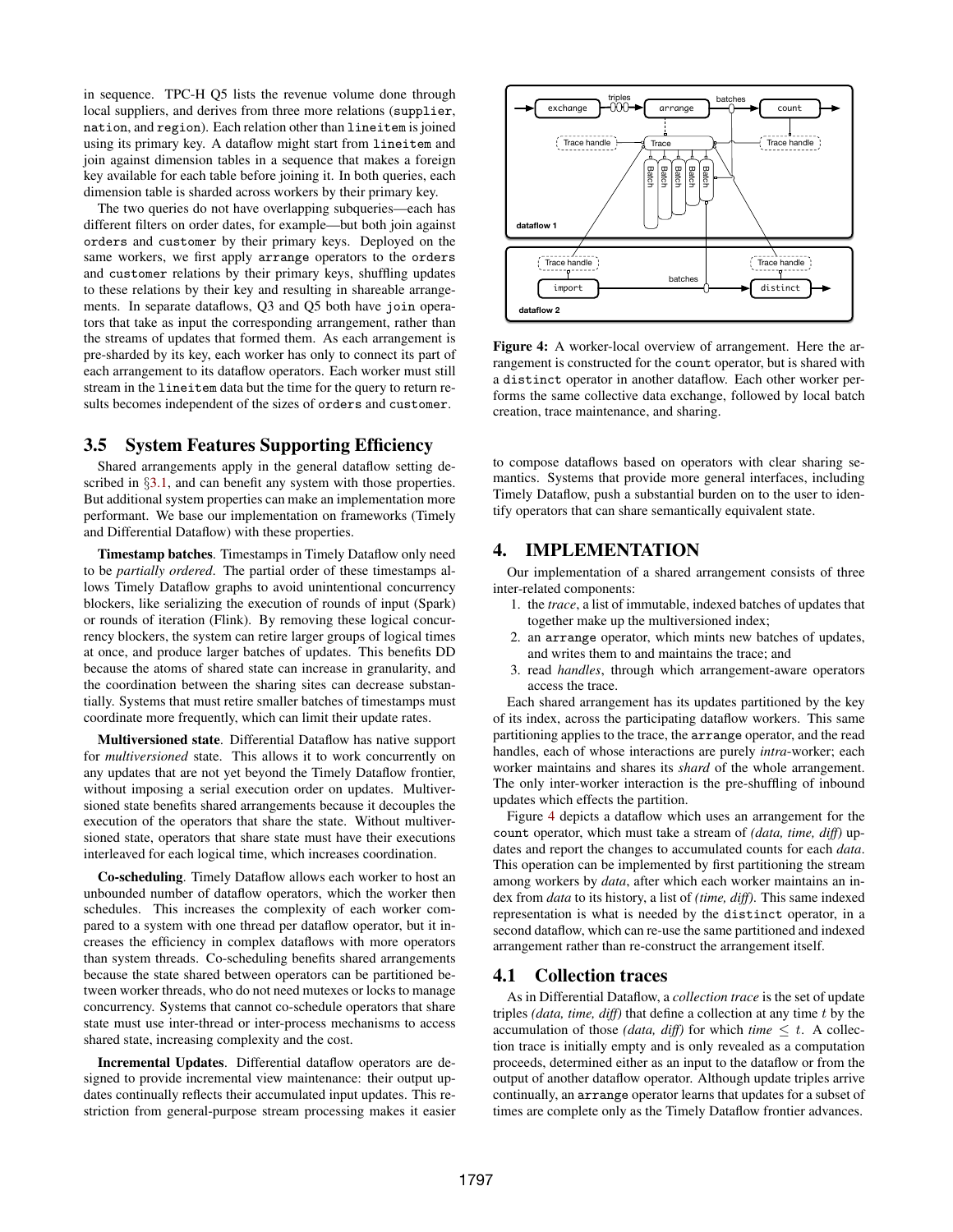In our design and implementation a collection trace is logically equivalent to an append-only list of immutable batches of update triples. Each batch is described by two frontiers of times, *lower* and *upper*, and the batch contains exactly those updates whose times are beyond the lower frontier and not beyond of the upper frontier. The upper frontier of each batch matches the lower frontier of the next batch, and the growing list of batches reports the developing history of confirmed updates triples. A batch may be empty, which indicates that no updates exist in the indicated range of times.

To support efficient navigation of the collection trace, each batch is indexed by its *data* to provide random access to the history of each *data* (the set of its (*time*, *diff*) pairs). Background merge computation (performed by the arrange operator) ensures that at any time, a trace consists of logarithmically many batches, which ensures that operators can efficiently navigate the union of all batches.

Each reader of a trace holds a *trace handle*, which acts as a cursor that can navigate the multiversioned index. Each handle has an associated frontier, and ensures that it provides correct views of the index for any times beyond this frontier. Trace readers advance the frontier of their trace handle when they no longer require certain historical distinctions, which allows the arrange operator to compact batches by coalescing updates at older times, and to maintain a bounded memory footprint as a collection evolves.

#### 4.2 The arrange operator

The arrange operator receives update triples, and must both create new immutable indexed batches of updates as its input frontier advances and compactly maintain the collection trace without violating its obligations to readers of the trace.

At a high level, the arrange operator buffers incoming update triples until the input frontier advances, at which point it extracts and indexes all buffered updates not beyond the newly advanced input frontier. A shared reference to this new immutable batch is both added to the trace and emitted as output from the arrange operator. When adding the batch to the trace, the operator may need to perform some maintenance to keep the trace representation compact and easy to navigate.

Batch implementation. Each batch is immutable, but indexed to provide efficient random access. Our default implementation sorts update triples *(data, time, diff)* first by *data* and then by *time*, and stores the fields each in its own column. This balances the performance of read latency, read throughput, and merge throughput. We have other batch implementations for specific domains (e.g., graphs), and new user implementations can be added without changing the surrounding superstructure. Most OLTP index structures are more general than needed for our immutable batches, but many of their data layout ideas could still be imported.

Amortized trace maintenance. The maintenance work of merging batches in a trace is amortized over the introduced batches, so that no batch causes a spike in computation (and a resulting spike in latency). Informally, the operator performs the same *set* of merges as would a merge sort applied to the full sequence of batches, but only as the batches become available. Additionally, each merge is processed in steps: for each new batch, we perform work proportional to the batch size on each incomplete merge. A higher constant of proportionality leads to more eager merging, improving the throughput of the computation, whereas a lower constant improves the maximum latency of the computation.

Consolidation. As readers of the trace advance through time, historical times become indistinguishable and updates at such times to the same *data* can be coalesced. The logic to determine which

times are indistinguishable is present in Naiad's prototype implementation [\[28\]](#page-12-0), but the mathematics of compaction have not been reported previously. Our extended technical report [\[26\]](#page-12-21) contains proofs of optimality and correctness.

Shared references. Both immutable batches and traces themselves are reference counted. Importantly, the arrange operator holds only a "weak" reference to its trace, and if all readers of the trace drop their handles the operator will continue to produce batches but cease updating the trace. This optimization is crucial for competitive performance in computations that use both dynamic and static collections.

## 4.3 Trace handles

Read access to a collection trace is provided through a *trace handle*. A trace handle provides the ability to import a collection into a new dataflow, and to manually navigate a collection, but both only "as of" a restricted set of times. Each trace handle maintains a frontier, and guarantees only that accumulated collections will be correct when accumulated to a time beyond this frontier. The trace itself tracks outstanding trace handle frontiers, which indirectly inform it about times that are indistinguishable to all readers (and which can therefore be coalesced).

Many operators (including join and group) only need access to their accumulated input collections for times beyond their input frontiers. As these frontiers advance, the operators are able to advance the frontier on their trace handles and still function correctly. The join operator is even able to drop the trace handle for an input when its *other* input ceases changing. These actions, advancing the frontier and dropping trace handles, provide the arrange operator with the opportunity to consolidate the representation of its trace, and in extreme cases discard it entirely.

A trace handle has an import method that, in a new dataflow, creates an arrangement exactly mirroring that of the trace. The imported collection immediately produces any existing consolidated historical batches, and begins to produce newly minted batches. The historical batches reflect all updates applied to the collection, either with full historical detail or coalesced to a more recent timestamp, depending on whether the handle's frontier has been advanced before importing the trace. Computations require no special logic or modes to accommodate attaching to in-progress streams; imported traces appear indistinguishable to their original streams, other than their unusually large batch sizes and recent timestamps.

# 5. ARRANGEMENT-AWARE OPERATORS

Operators act on collections, which can be represented either as a stream of update triples or as an arrangement. These two representations lead to different operator implementations, where the arrangement-based implementations can be substantially more efficient than traditional record-at-a-time operator implementations. In this section we explain arrangement-aware operator designs, starting with the simplest examples and proceeding to the more complex join, group, and iterate operators.

#### 5.1 Key-preserving stateless operators

Several stateless operators are "key-preserving": they do not transform their input data to the point that it needs to be re-arranged. Example operators are filter, concat, negate, and the iteration helper methods enter and leave. These operators are implemented as streaming operators for streams of update triples, and as wrappers around arrangements that produce new arrangements. For example, the filter operator results in an arrangement that applies a supplied predicate as part of navigating through a wrapped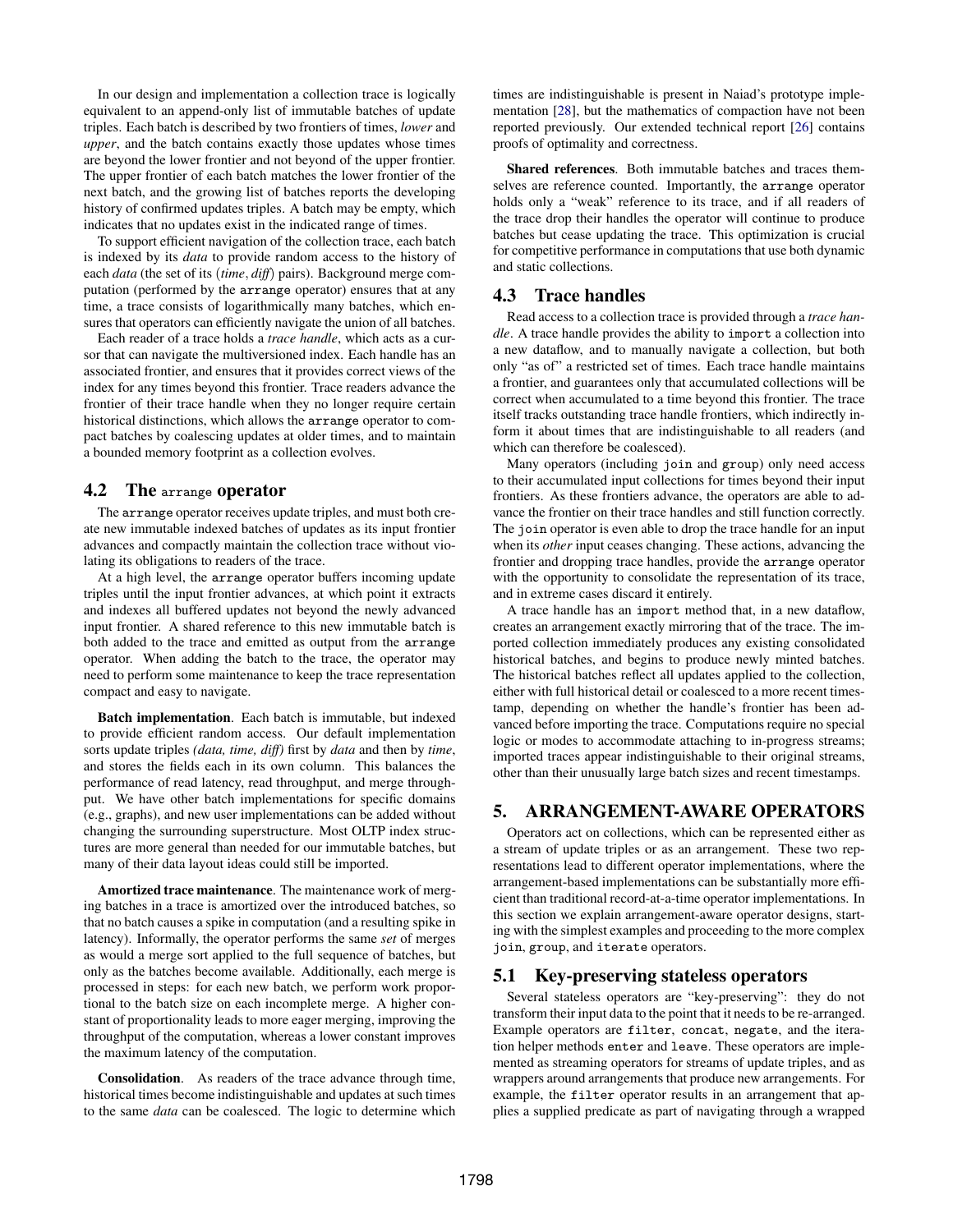inner arrangement. This design implies a trade-off, as an aggressive filter may reduce the data volume to the point that it is cheap to maintain a separate index, and relatively ineffective to search in a large index only to discard the majority of results. The user controls which implementation to use: they can filter an arrangement, or reduce the arrangement to a stream of updates and then filter it.

#### 5.2 Key-altering stateless operators

Some stateless operators are "key-altering", in that the indexed representation of their output has little in common with that of their input. One obvious example is the map operator, which may perform arbitrary record-to-record transformations. These operators always produce outputs represented as streams of update triples.

#### 5.3 Stateful operators

Differential Dataflow's stateful operators are data-parallel: their input *data* have a *(key, val)* structure, and the computation acts independently on each group of *key* data. This independence is what allows Naiad and similar systems to distribute operator work across otherwise independent workers, which can then process their work without further coordination. At a finer scale, this independence means that each worker can determine the effects of a sequence of updates on a key-by-key basis, resolving all updates to one key before moving to the next, even if this violates timestamp order.

#### <span id="page-6-2"></span>*5.3.1 The* join *operator*

Our join operator takes as inputs batches of updates from each of its arranged inputs. It produces any changes in outputs that result from its advancing inputs, but our implementation has several variations from a traditional streaming hash-join.

Trace capabilities. The join operator is bi-linear, and needs only each input trace in order to respond to updates from the *other* input. As such, the operator can advance the frontiers of each trace handle by the frontier of the other input, and it can drop each trace handle when the other input closes out. This is helpful if one input is static, as in iterative processing of static graphs.

Alternating seeks. Join can receive input batches of substantial size, especially when importing an existing shared arrangement. Naively implemented, we might require time linear in the input batch sizes. Instead, we perform alternating seeks between the cursors for input batches and traces of the other input: when the cursor keys match we perform work, and if the keys do not match we seek forward for the larger key in the cursor with the smaller key. This pattern ensures that we perform work at most linear in the smaller of the two sizes, seeking rather than scanning through the cursor of the larger trace, even when it is supplied as an input batch.

Amortized work. The join operator may produce a significant amount of output data that can be reduced only once it crosses an exchange edge for a downstream operator. If each input batch is immediately processed to completion, workers may be overwhelmed by the output, either buffered for transmission or (as in our prototype) sent to destination workers but buffered at each awaiting reduction. Instead, operators respond to input batches by producing "futures", limited batches of computation that can each be executed until sufficiently many outputs are produced, and then suspend. Futures make copies of the shared batch and trace references they use, which avoids blocking state maintenance for other operators.

## *5.3.2 The* group *operator*

The group operator takes as input an arranged collection with data of the form *(key, val)* and a reduction function from a key and list of values to a list of output values. At each time the output might change, we reform the input and apply the reduction function, and compare the results to the reformed output to determine if output changes are required.

Perhaps surprisingly, the output may change at times that do not appear in the input (as the least upper bound of two times does not need to be one of the times). Hence, the group operator tracks a list of pairs *(key, time)* of future work that are required even if we see no input updates for the key at that time. For each such *(key, time)* pair, the group operator accumulates the input and output for *key* at *time*, applies the reduction function to the input, and subtracts the accumulated output to produce any corrective output updates.

Output arrangements. The group operator uses a shared arrangement for its output, to efficiently reconstruct what it has previously produced as output without extensive re-invocation of the supplied user logic (and to avoid potential non-determinism therein). This provides the group operator the opportunity to share its output trace, just as the arrange operator does. It is common, especially in graph processing, for the results of a group to be immediately joined on the same key, and join can re-use the same indexed representation that group uses internally for its output.

## 5.4 Iteration

The iteration operator is essentially unchanged from Naiad's Differential Dataflow implementation. We have ensured that arrangements can be brought in to iterative scopes from outer scopes using only an arrangement wrapper, which allows access to shared arrangements in iterative computations.

# <span id="page-6-0"></span>6. EVALUATION

We evaluate DD on end-to-end workloads to measure the impact of shared arrangements with regards to query installation latency, throughput, and memory use  $(\S6.1)$  $(\S6.1)$ . We then use microbenchmarks with DD to characterize our design's performance and the arrangement-aware operator implementations  $(\S6.2)$  $(\S6.2)$ . Finally, we evaluate DD on pre-existing benchmarks across multiple domains to check if DD maintains high performance compared to other peer systems with and without using shared arrangements (§[6.3\)](#page-10-0).

Implementation. We implemented shared arrangements as part of DD, our stream processor. DD is our reference Rust implementation of Differential Dataflow [\[27\]](#page-12-1) with shared arrangements. It consists of a total of about 11,700 lines of code, and builds on an open-source implementation of Timely Dataflow [\[2\]](#page-12-19).

The arrange operator is defined in terms of a generic trace type, and our amortized merging trace is defined in terms of a generic batch type. Rust's static typing ensure that developers cannot incorrectly mix ordinary update triples and streams of arranged batches.

Setup. We evaluate DD on a four-socket NUMA system with four Intel Xeon E5-4650 v2 CPUs, each with 10 physical cores and 512 GB of aggregate system memory. We compiled DD with rustc 1.33.0 and the jemalloc [\[5\]](#page-12-22) allocator. DD does distribute across multiple machines and supports sharding shared arrangements across them, but our evaluation here is restricted to multiprocessors. When we compare against other systems, we rely on the best, tuned measurements reported by their authors, but compare DD only if we are executing it on comparable or less powerful hardware than the other systems had access to.

#### <span id="page-6-1"></span>6.1 End-to-end performance impact

We start with an evaluation of shared arrangements in DD, in two domains with interactively issued queries against incrementally updated data sources. We evaluate the previously described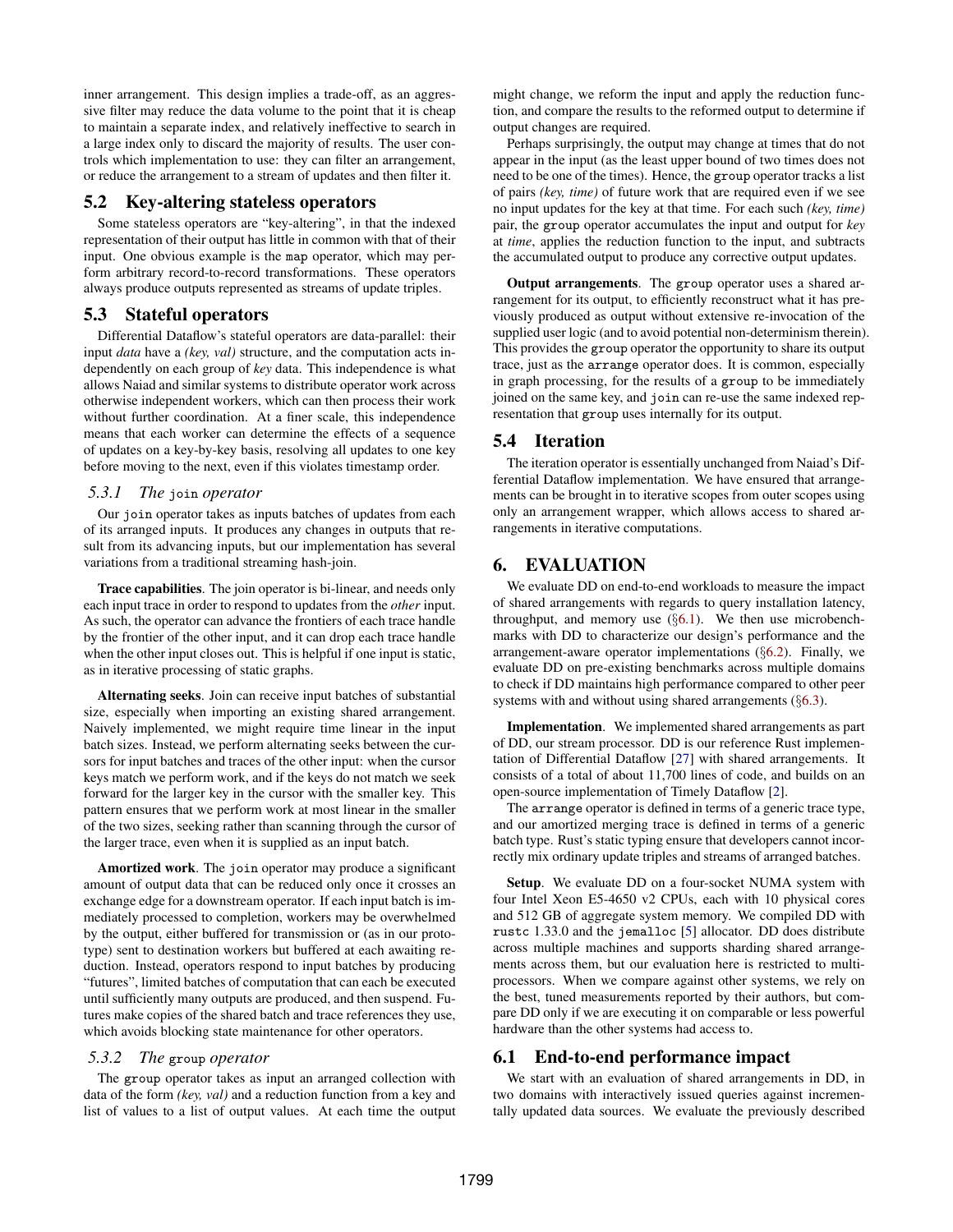streaming TPC-H setup, which windows the lineitem relation, as well as a recent interactive graph analytics benchmark. For the relational queries, we would hope to see shared arrangements reduce the installation latency and memory footprint of new queries when compared to an instance of DD that processes queries independently. For the graph tasks, we would hope that shared arrangements reduce the update and query latencies at each offered update rate, increase the peak update rate, and reduce the memory footprint when compared to an instance of DD that processes queries indepedently. In both cases, if shared arrangements work as designed, they should increase the capacity of DD on fixed resources, reducing the incremental costs of new queries.

## *6.1.1 TPC-H*

The TPC-H [\[6\]](#page-12-6) benchmark schema has eight relations, which describe order fulfillment events, as well as the orders, parts, customers, and suppliers they involve, and the nations and regions in which these entities exist. Of the eight relations, seven have meaningful primary keys, and are immediately suitable for arrangement (by their primary key). The eighth relation is lineitem, which contains fulfillment events, and we treat this collection as a stream of instantaneous events and do not arrange it.

TPC-H contains 22 "data warehousing" queries, meant to be run against large, static datasets. We consider a modified setup where the eight relations are progressively loaded [\[29\]](#page-12-7), one record at a time, in a round-robin fashion among the relations (at scale factor  $10$  $10$ ).<sup>1</sup> To benchmark the impact of shared arrangements, we interactively deploy and retire queries while we load the eight relations. Each query has access to the full current contents of the seven keyed relations that we maintain shared arrangements for. By contrast, fulfillment events are windowed and each query only observes the fulfillment events from when it is deployed until when it is retired, implementing a "streaming" rather than a "historic" query. This evaluates the scenario presented in  $\S1$ , where analysts interactively submit queries. We report performance for ten active queries.

The 22 TPC-H queries differ, but broadly either derive from the windowed lineitem relation and reflect only current fulfillments, or they do not derive from lineitem and reflect the full accumulated volume of other relations. Without shared arrangements, either type of query requires building new indexed state for the seven non-lineitem relations. With shared indexes, we expect queries of the first type to be quick to deploy, as their outputs are initially empty. Queries of the second type should take longer to deploy in either case, as their initial output depends on many records.

Query latency. To evaluate query latency, we measure the time from the start of query deployment until the initial result is ready to be returned. Query latency is significant because it determines whether the system delivers an interactive experience to human users, but also to dashboards that programmatically issue queries.

Figure [1a](#page-1-0) (shown in  $\S1$ ) reports the distribution of query installation latencies, with and without shared arrangements. With shared arrangements, most queries (those that derive from lineitem) deploy and begin updating in milliseconds; the five queries that do not derive from lineitem are not windowed and perform non-trivial computation to produce their initial correct answer: they take between 100ms and 1s, depending on the sizes of the relations they use. Without shared arrangements, almost all queries take 1–2 seconds to install as they must create a reindexed copy of their inputs. Q1 and Q6 are exceptions, since they use no relations other than lineitem, and thus avoid reindexing any inputs; shared arrangements cannot improve the installation latency of these queries. We conclude that shared arrangements substantially reduce the majority of query installation latencies, often by several orders of magnitude. The improvement to millisecond latency brings responses within interactive timescales, which helps improve productivity of human analysts and intervential latency for dependent software.

Update latency. Once a query is installed, DD continually updates its results as new lineitem records arrive. To evaluate the update latency achieved, we record the amount of time required to process each round of input data updates after query installation.

Figure [1b](#page-1-0) presents the distribution of these times, with and without shared arrangements, as a complementary cumulative distribution function (CCDF). The CCDF visualization—which we will use repeatedly—shows the "fraction of times with latency greater than" and highlights the tail latencies towards the bottom-right side of the plot. We see a modest but consistent reduction in processing time (about  $2\times$ ) when using shared arrangements, which eliminate redundant index maintenance work. There is a noticeable tail in both cases, owed to two expensive queries that involve inequality joins (Q11 and Q22) and which respond slowly to changes in their inputs independently of shared arrangements. Shared arrangements yield lower latencies and increase update throughput.

Memory footprint. Since shared arrangements eliminate duplicate copies of index structures, we would expect them to reduce the dataflow's memory footprint. To evaluate the memory footprint, we record the resident set size (RSS) as the experiment proceeds.

Figure [1c](#page-1-0) presents the timelines of the RSS with and without shared arrangements, and shows a substantial reduction  $(2-3\times)$  in memory footprint when shared arrangements are present. Without shared arrangements, the memory footprint also varies substantially (between 60 and 120 GB) as the system creates and destroys indexes for queries that arrive and depart, while shared arrangements remain below 40 GB. Consequently, with shared arrangements, a given amount of system memory should allow for more active queries. In this experiment, ten concurrent queries are installed; workloads with more concurrent queries may have more sharing opportunities and achieve further memory economies.

## *6.1.2 Interactive graph queries*

We further evaluate DD with an open-loop experiment issuing queries against an evolving graph. This experiment issues the four queries used by Pacaci et al. [\[30\]](#page-12-23) to compare relational and graph databases: point look-ups, 1-hop look-ups, 2-hop look-ups, and 4 hop shortest path queries (shortest paths of length at most four). In the first three cases, the query argument is a graph node identifier, and in the fourth case it is a pair of identifiers.

We implement each of these queries as Differential Dataflows where the query arguments are independent collections that may be modified to introduce or remove specific query arguments. This query transformation was introduced in NiagaraCQ [\[14\]](#page-12-24) and is common in stream processors, allowing them to treat queries as a streaming input. The dataflows depend on two arrangements of the graph edges, by source and by target; they are the only shared state among the queries.

We use a graph with 10M nodes and 64M edges, and update the graph and query arguments of interest at experiment-specific rates. Each graph update is the addition or removal of a random graph edge, and each query update is the addition or removal of a random query argument (queries are maintained while installed, rather than issued only once). All experiments evenly divide the query updates between the four query types.

<span id="page-7-0"></span><sup>&</sup>lt;sup>1</sup>We focus on shared arrangements here, but DD matches or outperforms DBToaster [\[29\]](#page-12-7) even when queries run in isolation [\[26\]](#page-12-21).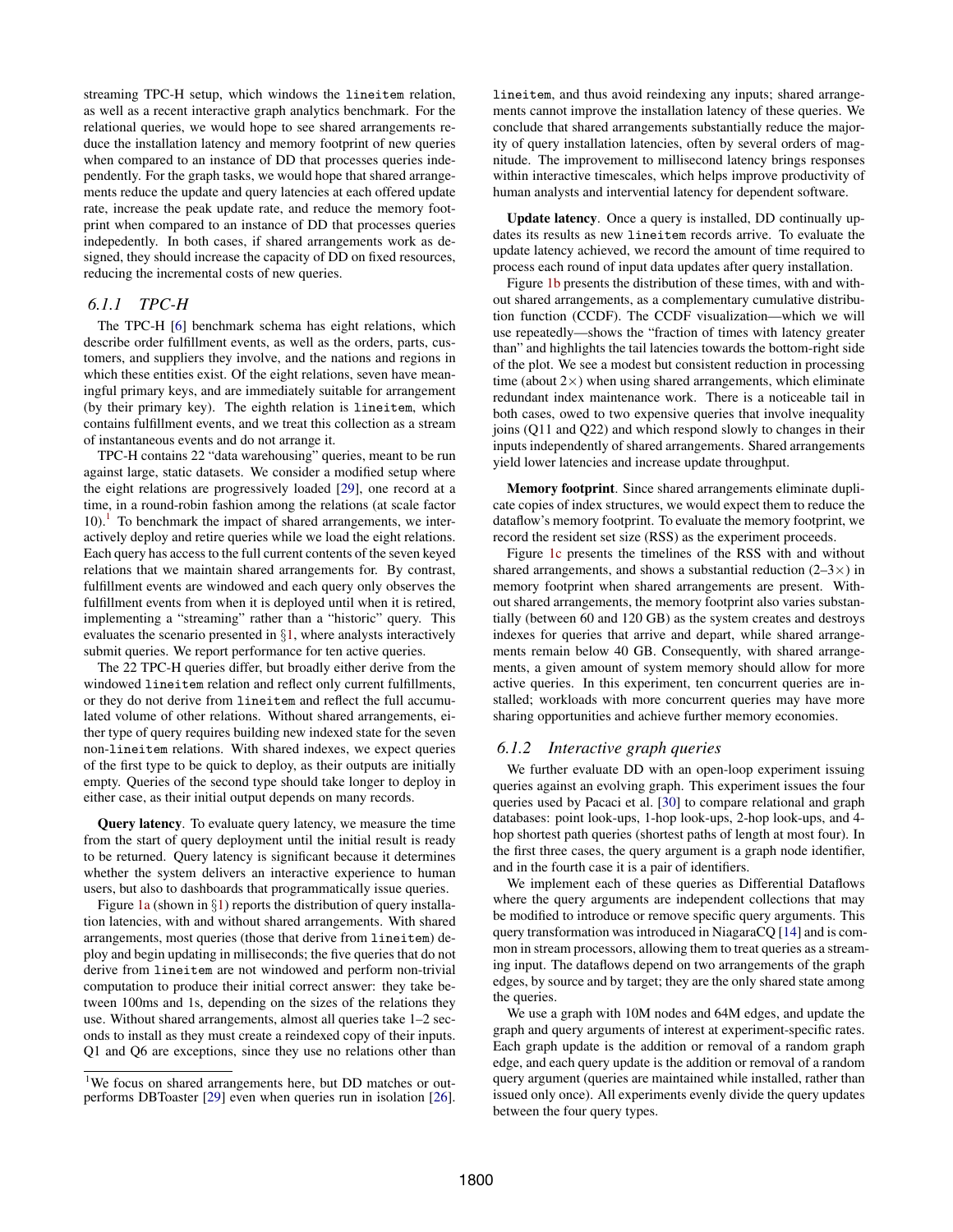<span id="page-8-1"></span>

Figure 5: Shared arrangements reduce query latency, increase the load handled, and reduce the memory footprint of interactive graph queries. The setup uses 32 workers, and issues 100k updates/sec and 100k queries/sec against a 10M node/64M edge graph in [\(a\)](#page-8-1) and [\(c\)](#page-8-1), while [\(b\)](#page-8-1) varies the load. Note the  $log_{10}$ –log<sub>10</sub> scales in [\(a\)](#page-8-1) and [\(b\)](#page-8-1), and the  $log_{10}$ -scale y-axis in [\(c\)](#page-8-1).

<span id="page-8-2"></span>

| <b>System</b> | #  | look-up            | one-hop           | two-hop | 4-path  |
|---------------|----|--------------------|-------------------|---------|---------|
| Neo4i         | 32 | 9.08 <sub>ms</sub> | 12.82ms           | 368ms   | 21ms    |
| Postgres      | 32 | 0.25ms             | 1.4 <sub>ms</sub> | 29ms    | 2242ms  |
| Virtuoso      | 32 | 0.35ms             | 1.23ms            | 11.55ms | 4.81ms  |
| DD, $10^0$    | 32 | 0.64ms             | 0.92ms            | 1.28ms  | 1.89ms  |
| DD, $101$     | 32 | 0.81ms             | 1.19ms            | 1.65ms  | 2.79ms  |
| DD, $102$     | 32 | 1.26ms             | 1.79ms            | 2.92ms  | 8.01ms  |
| DD, $103$     | 32 | 5.71ms             | 6.88ms            | 10.14ms | 72.20ms |

Figure 6: On comparable 10M node/64M edge graphs, DD is broadly competitive with the average graph query latencies of three systems evaluated by Pacaci et al. [\[30\]](#page-12-23), and scales to higher throughput using batching. The DD batch size is the number of concurrent queries per measurement.

Query latency. We run an experiment with a constant rate of 100,000 query updates per second, independently of how quickly DD responds to them. We would hope that DD responds quickly, and that shared arrangements of the graph structure should help reduce the latency of query updates, as DD must apply changes to one shared index rather than several independent ones.

Figure [5a](#page-8-1) reports the latency distributions with and without a shared arrangement of the graph structure, as a complementary CDF. Sharing the graph structure results in a  $2-3\times$  reduction in overall latency in the  $95<sup>th</sup>$  and  $99<sup>th</sup>$  percentile tail latency (from about 150ms to about 50ms). In both cases, there is a consistent baseline latency, proportional to the number of query classes maintained. Shared arrangements yield latency reductions across all query classes, rather than, e.g., imposing the latency of the slowest query on all sharing dataflows. This validates that queries can proceed at different rates, an important property of our shared arrangement design.

Update throughput. To test how DD's shared arrangements scale with load, we next scale the rates of graph updates and query changes up to two million changes per second each. An ideal result would show that sharing the arranged graph structure consistently reduces the computation required, thus allowing us to scale to a higher load using fixed resources.

Figure  $5b$  reports the 99<sup>th</sup> percentile latency with and without a shared graph arrangement, as a function of offered load and on a log–log scale. The shared configuration results in reduced latencies at each offered load, and tolerates an increased maximum load at any target latency. At the point of saturating the server resources, shared arrangements tolerate 33% more load than the

unshared setup, although this number is much larger for specific latencies (e.g.,  $5 \times$  at a 20ms target). We note that the absolute throughputs achieved in this experiment exceed the best throughput observed by Pacaci et al. (Postgres, at 2,000 updates per second) by several orders of magnitude, further illustrating the benefits of parallel dataflow computation with shared arrangements.

Memory footprint. Finally, we consider the memory footprint of the computation. There are five uses of the graph across the four queries, but also per-query state that is unshared, so we would expect a reduction in memory footprint of somewhat below 4×.

Figure [5c](#page-8-1) reports the memory footprint for the query mix with and without sharing, for an hour-long execution. The memory footprint oscillates around 10 GB with shared arrangements, and around 40 GB ( $4 \times$  larger) without shared arrangements. This illustrates that sharing state affords memory savings proportional to the number of reuses of a collection.

#### *6.1.3 Comparison with other systems*

Pacaci et al. [\[30\]](#page-12-23) evaluated relational and graph databases on the same graph queries. DD is a stream processor rather than a database and supports somewhat different features, but its performance ought to be comparable to the databases' for these queries. We stress, however, that our implementation of the queries as Differential Dataflows requires that queries be expressed as prepared statements, a restriction the other systems do not impose.

We ran DD experiments with a random graph comparable to the one used in Pacaci et al.'s comparison. Figure [6](#page-8-2) reports the average latency to perform and then await a single query in different systems, as well as the time to perform and await batches of increasing numbers of concurrent queries for DD. While DD does not provide the lowest latency for point look-ups, it does provides excellent latencies for other queries and increases query throughput with batch size.

#### <span id="page-8-0"></span>6.2 Design evaluation

We now perform microbenchmarks of the arrange operator, to evaluate its response to changes in load and resources. In all benchmarks, we apply an arrange operator to a continually changing collection of 64-bit identifiers (with 64-bit timestamp and signed difference). The inputs are generated randomly at the worker, and exchanged (shuffled) by key prior to entering the arrangement. We are primarily interested in the distribution of response latencies, as slow edge-case behavior of an arrangement would affect this statistic most. We report all latencies as complementary CDFs to get high resolution in the tail of the distribution.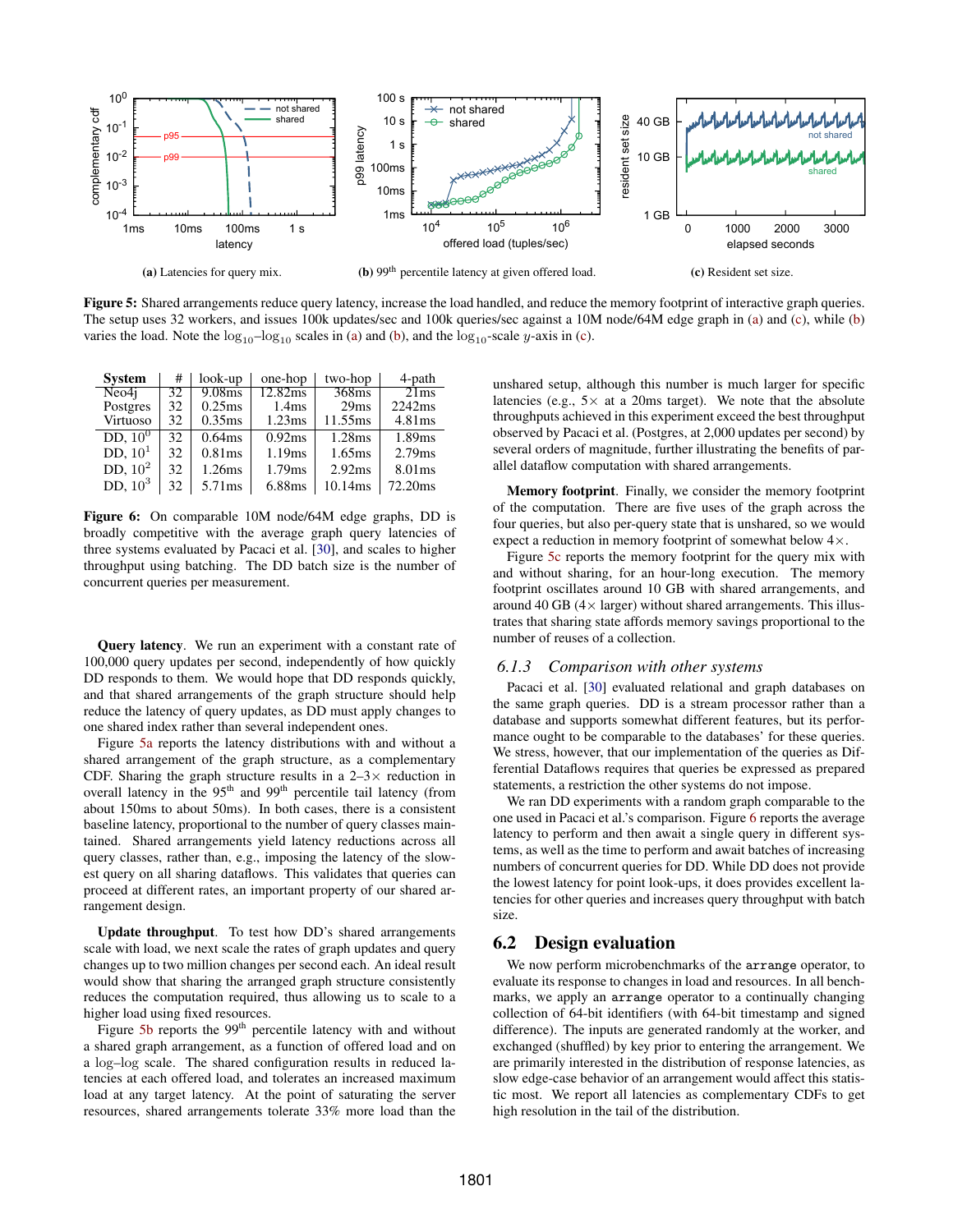<span id="page-9-0"></span>

Figure 7: Microbenchmarks of our shared arrangement design suggest that our design scales well with growing parallelism ([\(b\)](#page-9-0)–[\(d\)](#page-9-0)) and load ([\(a\)](#page-9-0), [\(c\)](#page-9-0)–[\(d\)](#page-9-0)), and that the key ideas of amortized merging ([\(e\)](#page-9-0)) and proportional work across inputs ([\(f\)](#page-9-0)) are crucial to achieving low update latencies. [\(b\)](#page-9-0) and [\(e\)](#page-9-0) generate a fixed load of 1M input records per second.

Varying load. As update load varies, our shared arrangement design should trade latency for throughput until equilibrium is reached. Figure [7a](#page-9-0) reports the latency distributions for a single worker as we vary the number of keys and offered load in an open-loop harness, from 10M keys and 1M updates per second, downward by factors of two. Latencies drop as load decreases, down to the test harness's limit of one millisecond. This demonstrates that arrangements are suitable for both low-latency and high-throughput.

Strong scaling. More parallel workers should allow faster maintenance of a shared arrangement, as the work to update it parallelizes, unless coordination frequency interferes. Figure [7b](#page-9-0) reports the latency distributions for an increasing numbers of workers under a fixed load of 10M keys and 1M updates per second. As the number of workers increases, latencies decrease, especially in the tail of the distribution: for example, the  $99<sup>th</sup>$  percentile latency of 500ms with one worker drops to 6ms with eight workers.

Weak scaling. Varying the number of workers while proportionately increasing the number of keys and offered load would ideally result in constant latency. Figure [7c](#page-9-0) shows that the latency distributions do exhibit increased tail latency, as the act of data exchange at the arrangement input becomes more complex. However, the latencies do stabilize at 100–200ms as the number of workers and data increase proportionately.

Throughput scaling. An arrangement consists of several subcomponents: batch formation, trace maintenance, and e.g., a maintained count operator. To evaluate throughput scaling, we issue batches of 10,000 updates at each worker, repeated as soon as each batch is accepted, rather than from a rate-limited open-loop harness. Figure [7d](#page-9-0) reports the peak throughputs as the number of cores (and thus, workers and arrangement shards) grows. All components scale linearly to 32 workers.

Amortized merging. The amortized merging strategy is crucial for shared arrangements to achieve low update latency, but its efficacy depends on setting the right amortization coefficients. Eager merging performs the least work overall but can increase tail latency. Lazy merging performs more work overall, but should reduce the tail latency. Ideally, DD's default would pick a good tradeoff between common-case and tail latencies at different scales.

Figure [7e](#page-9-0) reports the latency distributions for one and 32 workers, each with three different merge amortization coefficients: the most eager, DD's default, and the most lazy possible. For a single worker, lazier settings have smaller tail latencies, but are more often in that tail. For 32 workers, the lazier settings are significantly better, because eager strategies often cause workers to stall waiting for a long merge at one worker. The lazier settings are critical for effective strong scaling, where eager work causes multiple workers to seize up, which matches similar observations about garbage collection at scale [\[20\]](#page-12-25). DD's default setting achieves good performance at both scales.

**Join proportionality.** Our arrangement-aware join operator is designed to perform work proportional to the size of the smaller of the incoming pre-arranged batch and the state joined against  $(\S 5.3.1)$  $(\S 5.3.1)$ . We validate this by measuring the latency distributions to install, execute, and complete new dataflows that join collections of varying size against a pre-existing arrangement of 10M keys.

The varying lines in Figure [7f](#page-9-0) demonstrate that the join work is indeed proportional to the small collection's size, rather than to the (constant) 10M arranged keys. This behavior is not possible in a record-at-a-time stream processor, which must at least examine each input record. This behavior is possible in DD only because the join operator receives as input pre-arranged batches of updates. Query deployment in the TPC-H workload would not be fast without this property.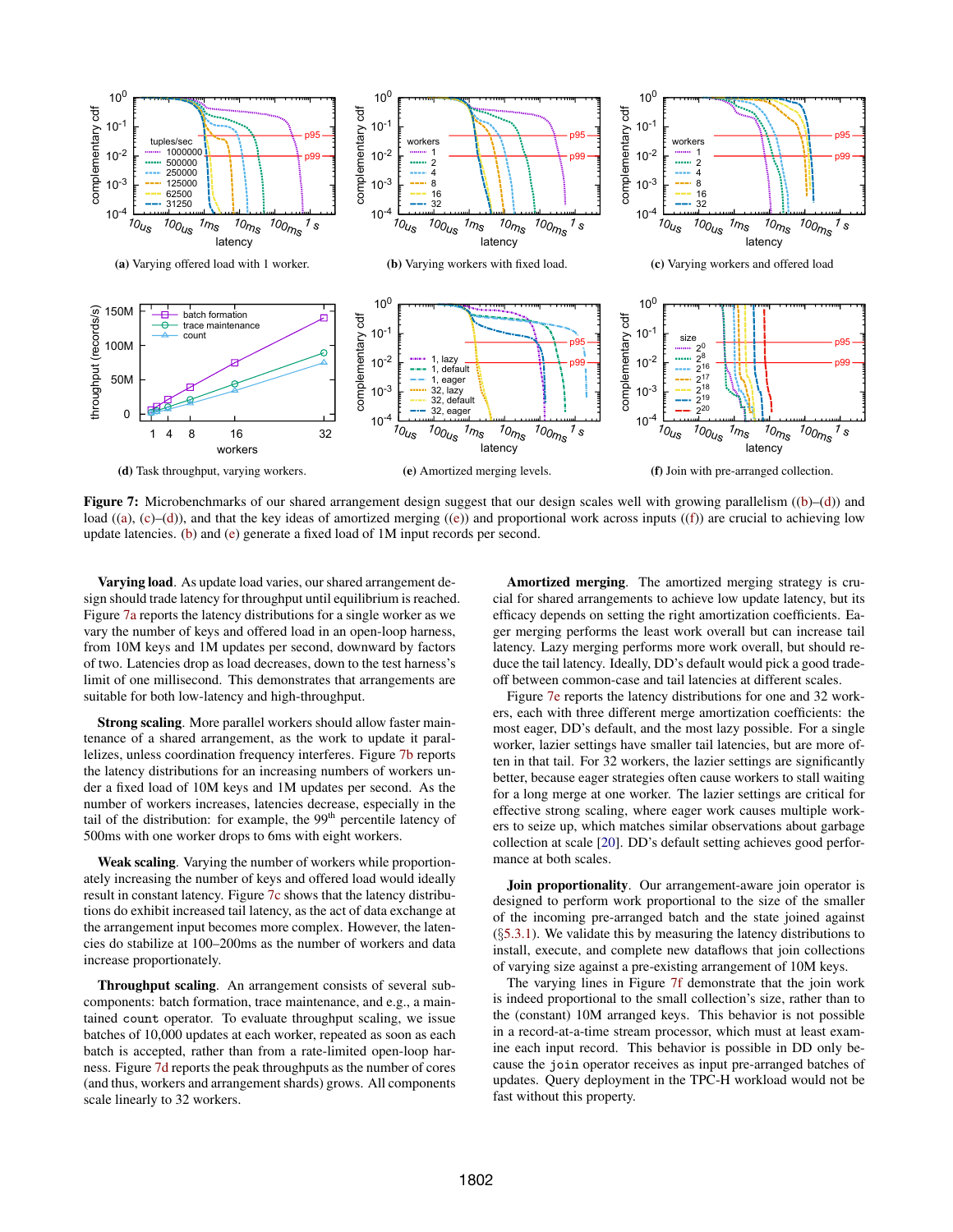<span id="page-10-1"></span>

| <b>Ouery</b> | statistic          | tree- $11$ | $grid-150$ | gnp1    |
|--------------|--------------------|------------|------------|---------|
| tc(x,?)      | increm., median    | 2.56ms     | 346.28ms   | 18.29ms |
|              | incremental, max   | 9.05ms     | 552.79ms   | 25.40ms |
|              | full eval. (no SA) | 0.08s      | 6.18s      | 9.45s   |
| tc(?, x)     | increm., median    | 15.63ms    | 320.83ms   | 15.58ms |
|              | incremental, max   | 18.01ms    | 541.76ms   | 23.84ms |
|              | full evaluation    | 0.08s      | 6.18s      | 9.45s   |
| sg(x,?)      | increm median      | 68.34ms    | 1075.11ms  | 20.08ms |
|              | incremental, max   | 95.66ms    | 2285.11ms  | 26.56ms |
|              | full eval. (no SA) | 56.45s     | 0.60s      | 19.85s  |

Figure 8: DD enables interactive computation of three Datalog queries (32 workers, medians and maximums over 100 queries). Full evaluation is required without shared arrangements.

#### <span id="page-10-0"></span>6.3 Baseline performance on reference tasks

We also evaluate DD against established prior work to demonstrate that DD is competitive with and occasionally better than peer systems. Importantly, these established benchmarks are traditionally evaluated in isolation, and are rarely able to demonstrate the benefits of shared arrangements. Instead, this evaluation is primarily to demonstrate that DD does not *lose* baseline performance as compared to other state-of-the-art systems. Most but not all of the peer systems in this section do maintain private indexed data in operators; this decision alone accounts for some of the gaps.

#### *6.3.1 Datalog workloads*

Datalog is a relational language in which queries are sets of recursively defined productions, which are iterated from a base set of records until no new records are produced. Unlike graph computation, Datalog queries tend to produce and work with substantially more records than they are provided as input. Several shared-memory systems for Datalog exist, including LogicBlox, DLV [\[4\]](#page-12-26), DeALS [\[37\]](#page-13-3), and several distributed systems have recently emerged, including Myria [\[35\]](#page-13-4), SociaLite [\[32\]](#page-12-27), and BigDatalog [\[33\]](#page-13-5). At the time of writing, only LogicBlox supports decremental updates to Datalog queries, using a technique called "transaction repair" [\[34\]](#page-13-6). DD supports incremental and decremental updates to Datalog computations and interactive top-down queries.

Top-down (interactive) evaluation. Datalog users commonly specify values in a query, such as *reach*(*"david"*, ?), to request nodes reachable from a source node. The "magic set" transformation [\[10\]](#page-12-28) rewrites such queries as bottom-up computations with a new base relation that seeds the bottom-up derivation with query arguments; the rewritten rules derive facts only with the participation of some seed record. DD, like some interactive Datalog environments, performs this work against maintained arrangements of the non-seed relations. We would expect this approach to be much faster than full evaluation, which batch processors that re-index the non-seed relations (or DD without shared arrangements) require.

Figure [8](#page-10-1) reports DD's median and maximum latencies for 100 random arguments for three interactive queries on three widelyused benchmark graphs, and the times for full evaluation of the related query, using 32 workers. DD's arrangements mostly reduce runtimes from seconds to milliseconds. The slower performance for  $sg(x,?)$  on grid-150 reveals that the transformation is not always beneficial, a known problem with the magic set transform.

Bottom-up (batch) evaluation. In our extended technical report [\[26\]](#page-12-21), we compare DD to distributed and shared-memory Datalog engines, using their benchmarks and datasets ("transitive clo-

<span id="page-10-2"></span>

| <b>System</b> | cores | linux     | psal      | httpd    |
|---------------|-------|-----------|-----------|----------|
| SociaLite     |       | OOM       | OM        | 4 hrs    |
| Graspan       |       | 713.8 min | 143.8 min | 11.3 min |
| RecStep       | 20    | 430s      | 359s      | 74s      |
| DD            |       | 65.8s     | 32.0s     | 8.9s     |

(a) *dataflow* query, DD on laptop hardware.

| <b>System</b> | cores | linux | psql  | httpd |
|---------------|-------|-------|-------|-------|
| RecStep       | 20    | 430s  | 359s  | 74s   |
| DD            | 2     | 53.9s | 25.5s | 7.5s  |
| DD            | 4     | 34.8s | 16.3s | 4.7s  |
| DD            | 8     | 24.4s | 11.2s | 3.2s  |
| DD            | 16    | 20.7s | 8.7s  | 2.5s  |

(b) *dataflow* query, DD on server hardware.

| <b>System</b> | $cores \mid \text{linux}$ (kernel only) | psal  | httpd                     |
|---------------|-----------------------------------------|-------|---------------------------|
| DD (med)      | 1.05 <sub>ms</sub>                      |       | $143 \text{ms}$   18.1 ms |
| $DD$ (max)    | 7.34ms                                  | 1.21s | 201ms                     |

(c) Times to remove each of the first 1,000 null assignments from the interactive top-down *dataflow* query.

Figure 9: DD performs well for Graspan [\[36\]](#page-13-7) *dataflow* query on three graphs. SociaLite and Graspan results from Wang et al. [\[36\]](#page-13-7); RecStep results from Fan et al. [\[17\]](#page-12-29); OOM: out of memory.

sure" and "same generation" on trees, grids, and random graphs). Our results show that DD generally outperforms the distributed systems and is comparable to the best shared-memory engine (DeALS).

## *6.3.2 Program Analysis*

Graspan [\[36\]](#page-13-7) is a system built for static analysis of large code bases, created in part because existing systems were unable to handle non-trivial analyses at the sizes required. Wang et al. benchmarked Graspan for two program analyses, *dataflow* and *pointsto* [\[36\]](#page-13-7). The *dataflow* query propagates null assignments along program assignment edges, while the more complicated *points-to* analysis develops a mutually recursive graph of value flows, and memory and value aliasing. We developed a full implementation of Graspan—query parsing, dataflow construction, input parsing and loading, dataflow execution—in 179 lines of code on top of DD.

Graspan is designed to operate out-of-core, and explicitly manages its data on disk. We therefore report DD measurements from a laptop with only 16 GB of RAM, a limit exceeded by the *pointsto* analysis (which peaks around 30 GB). The sequential access in this analysis makes standard OS swapping mechanisms sufficient for out-of-core execution, however. To verify this, we modify the computation to use 32-bit integers, reducing the memory footprint below the RAM size, and find that this optimized version runs only about 20% faster than the out-of-core execution.

Figure [9a](#page-10-2) and Figure [10a](#page-11-0) show the running times reported by Wang et al. compared to those DD achieves. For both queries, we see a substantial improvement (from 24× to 650×). The *points-to* analysis is dominated by the determination of a large relation (value aliasing) that is used only once. This relation can be optimized out, as value aliasing is eventually restricted by dereferences, and this restriction can be performed before forming all value aliases. This optimization results in a more efficient computation, but one that reuses some relations several (five) times; the benefits of the improved plan may not be realized by systems without shared arrangements. Figure [10a](#page-11-0) reports the optimized running times as (Opt).

In Figure [9b](#page-10-2) and Figure [10b](#page-11-0) we also report the runtimes of DD on these program analysis tasks on server hardware (with the same hardware configuration as previous sections) and compare them to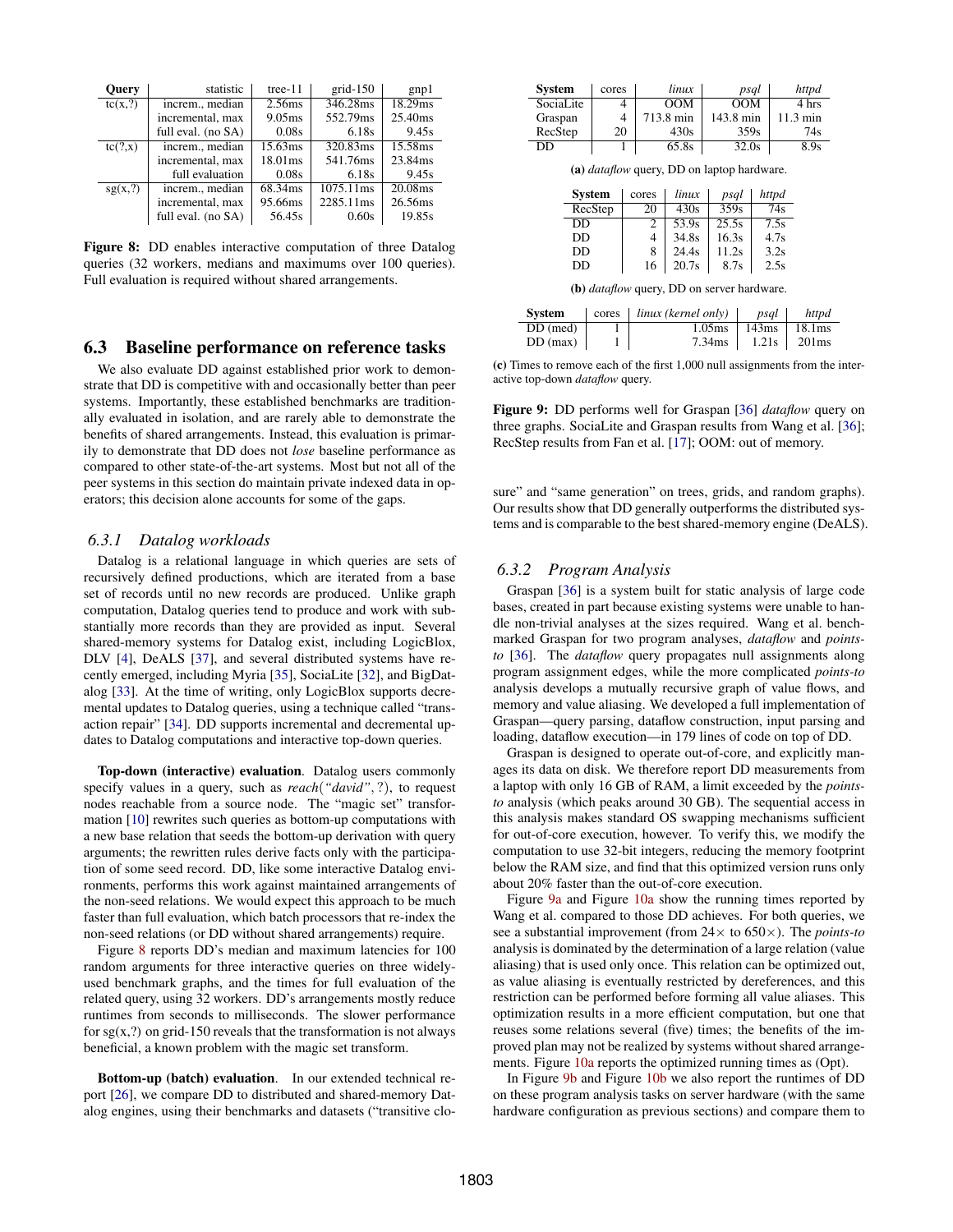<span id="page-11-0"></span>

| <b>System</b> | cores | linux    | psql            | httpd      |
|---------------|-------|----------|-----------------|------------|
| SociaLite     |       | OM       | $\overline{OM}$ | $> 24$ hrs |
| Graspan       |       | 99.7 min | 353.1 min       | 479.9 min  |
| RecStep       | 20    | 61s      | 162s            | 162s       |
| DD            |       | 241.0s   | 151.2s          | 185.6s     |
| DD (Opt)      |       | 121.1s   | 52.3s           | 51.8s      |

(a) *points-to* analysis, DD on laptop. DD (Opt) is an optimized query.

| <b>System</b>        | cores | linux  | psql              | httpd             |
|----------------------|-------|--------|-------------------|-------------------|
| RecStep              | 20    | 61s    | $\overline{162s}$ | $\overline{162s}$ |
| DD                   | 2     | 230.0s | 134.4s            | 145.3s            |
| DD                   | 4     | 142.6s | 73.3s             | 80.2s             |
| DD                   | 8     | 86.0s  | 40.9s             | 44.9s             |
| DD                   | 16    | 59.8s  | 24.0s             | 27.5s             |
| $\overline{DD(Opt)}$ | 2     | 125.2s | 53.1ss            | 46.0s             |
| DD (Opt)             | 4     | 89.8s  | 30.8s             | 26.7s             |
| DD (Opt)             | 8     | 57.4s  | 18.0s             | 15.1s             |
| DD (Opt)             | 16    | 43.1s  | 11.2s             | 9.1s              |

(b) *points-to* analysis, DD on server. DD (Opt) is an optimized query.

Figure 10: DD performs well for Graspan [\[36\]](#page-13-7) program analyses on three graphs. SociaLite and Graspan results from Wang et al. [\[36\]](#page-13-7); RecStep results from Fan et al. [\[17\]](#page-12-29); OOM: out of memory.

RecStep [\[17\]](#page-12-29), a state-of-the-art parallel datalog engine. For all queries, DD matches or outperforms RecStep running times even when it is configured to utilize a smaller number of CPU cores.

Top-down evaluation. Both *dataflow* and *points-to* can be transformed to support interactive queries instead of batch computation. Figure [9c](#page-10-2) reports the median and maximum latencies to remove the first 1,000 null assignments from the completed *dataflow* analysis and correct the set of reached program locations. While there is some variability, the timescales are largely interactive and suggest the potential for an improved developer experience.

#### *6.3.3 Batch graph computation*

We evaluate DD on standard batch iterative graph computations on three standard social networks: LiveJournal, Orkut, and Twitter. We report results for the largest of the graphs, Twitter, in Figure [11;](#page-11-1) results for LiveJournal and Orkut are available in our extended technical report [\[26\]](#page-12-21). Following prior work [\[33\]](#page-13-5) we use the tasks of single-source reachability (reach), single-source shortest paths (sssp), and undirected connectivity (wcc). For the first two problems we start from the first graph vertex with any outgoing edges (each reaches a majority of the graph).

We separately report the times required to form the forward and reverse edge arrangements, with the former generally faster than the latter as the input graphs are sorted by the source as in the forward index. The first two problems require a forward index and undirected connectivity requires indices in both directions, and we split the results accordingly. We include measurements by Shkapsky et al. [\[33\]](#page-13-5) for several other systems. We also report running times for simple single-threaded implementations that are not required to follow the same algorithms. For example, for undirected connectivity we use the union-find algorithm rather than label propagation, which outperforms all systems except DD at 32 cores. We also include single-threaded implementations that replace the arrays storing per-node state with hash maps, as they might when the graph identifiers have not been pre-processed into a compact range; the graphs remain densely packed and array indexed.

DD is consistently faster than the other systems—Myria [\[35\]](#page-13-4), BigDatalog [\[33\]](#page-13-5), SociaLite [\[32\]](#page-12-27), GraphX [\[21\]](#page-12-30), RecStep [\[17\]](#page-12-29), and RaSQL [\[22\]](#page-12-31)—but is substantially less efficient than purpose-written

<span id="page-11-1"></span>

| System            | cores          | index-f | reach   | sssp    | index-r | wcc                |
|-------------------|----------------|---------|---------|---------|---------|--------------------|
| Single thread     |                | ٠       | 14.89s  | 14.89s  | ٠       | 33.99s             |
| w/hash map        |                | ۰       | 192.01s | 192.01s | ٠       | 404.19s            |
| BigDatalog        | 120            | -       | 125s    | 260s    | ۰       | 307s               |
| Myria             | 120            | ٠       | 102s    | 1593s   | ٠       | 1051s              |
| Social <i>ite</i> | 120            | ۰       | 755s    | OM      | -       | OM                 |
| GraphX            | 120            | -       | 3677s   | 6712s   | ۰       | 12041 <sub>s</sub> |
| RaSOL             | 120            | -       | 45s     | 81s     |         | 108s               |
| RecStep           | 20             | -       | 174s    | 243s    | ۰       | 501 <sub>s</sub>   |
| DD.               |                | 162.41s | 256.77s | 310.63s | 312.31s | 800.05s            |
| DD.               | $\mathfrak{D}$ | 99.74s  | 131.50s | 159.93s | 164.12s | 417.20s            |
| DD.               | 4              | 49.46s  | 64.31s  | 77.27s  | 81.67s  | 200.28s            |
| DD.               | 8              | 27.99s  | 33.68s  | 40.24s  | 43.20s  | 101.42s            |
| DD                | 16             | 18.04s  | 17.40s  | 20.99s  | 24.73s  | 51.83s             |
| DD                | 32             | 12.69s  | 11.36s  | 10.97s  | 14.44s  | 27.48s             |

Figure 11: System performance on various tasks on the 42M node, 1.4B edge twitter graph. DD does not share any arrangements here, but the sharing infrastructure does not harm performance.

single-threaded code applied to pre-processed graph data. Such pre-processing is common, as it allows use of efficient static arrays, but it prohibits more general vertex identifiers or graph updates. When we amend our purpose-built code to use a hash table instead of an array, DD becomes competitive between two and four cores. These results are independent of shared arrangements, but indicate that DD's arrangement-aware implementation does not impose any undue cost on computations without sharing.

# 7. CONCLUSIONS

We described shared arrangements, detailed their design and implementation in DD, and showed how they yield improved performance for interactive analytics against evolving data. Shared arrangements enable interactive, incrementally maintained queries against streams by sharing sharded indexed state between operators within or across dataflows. Multiversioning the shared arrangement is crucial to provide high throughput, and sharding the arrangement achieves parallel speedup. Our implementation in DD installs new queries against a stream in milliseconds, reduces the processing and space cost of multiple dataflows, and achieves high performance on a range of workloads. In particular, we showed that shared arrangements improve performance for workloads with concurrent queries, such as a streaming TPC-H workload with interactive analytic queries and concurrent graph queries.

Shared arrangements rely on features shared by time-aware dataflow systems, and the idiom of a single-writer, multiple-reader index should apply to several other popular dataflow systems. We left undiscussed topics like persistence and availability. As a deterministic data processor, DD is well-suited to active-active replication for availability in the case of failures. In addition, the immutable LSM layers backing arrangements are appropriate for persistence, and because of their inherent multiversioning can be persisted asynchronously, off of the critical path.

DD [\[1\]](#page-12-2) is the reference open-source implementation of Differential Dataflow, and is in use by several research groups and companies.

Acknowledgements. We thank Natacha Crooks, Jon Howell, Michael Isard, and the MIT PDOS group for their valuable feedback, and the many users of DD who exercised and informed its design. This work was partly supported by Google, VMware, and the Swiss National Science Foundation. Andrea Lattuada is supported by a Google PhD fellowship.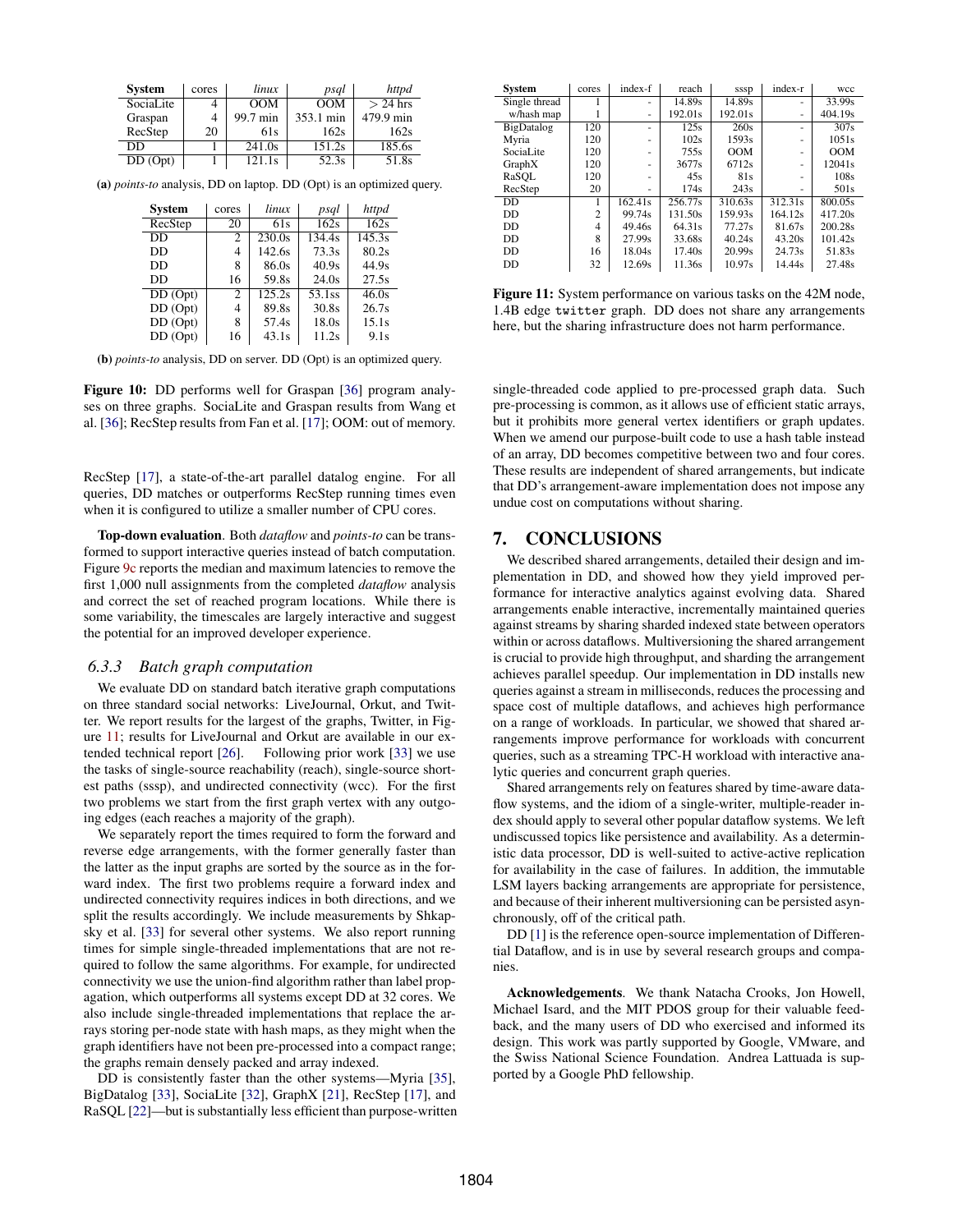## 8. REFERENCES

- <span id="page-12-2"></span>[1] [https://github.com/TimelyDataflow/](https://github.com/TimelyDataflow/differential-dataflow/) [differential-dataflow/](https://github.com/TimelyDataflow/differential-dataflow/).
- <span id="page-12-19"></span>[2] [https:](https://github.com/TimelyDataflow/timely-dataflow/)
- [//github.com/TimelyDataflow/timely-dataflow/](https://github.com/TimelyDataflow/timely-dataflow/).
- <span id="page-12-8"></span>[3] DDlog. [https://research.vmware.com/projects/](https://research.vmware.com/projects/differential-datalog-ddlog) [differential-datalog-ddlog](https://research.vmware.com/projects/differential-datalog-ddlog).
- <span id="page-12-26"></span>[4] DLVSYSTEM. <http://www.dlvsystem.com>.
- <span id="page-12-22"></span>[5] Jemalloc memory allocator. <http://jemalloc.net>.
- <span id="page-12-6"></span>[6] The TPC-H decision support benchmark. <http://www.tpc.org/tpch/default5.asp>.
- <span id="page-12-20"></span>[7] M. Abadi, F. McSherry, and G. Plotkin. Foundations of differential dataflow. In A. Pitts, editor, *Foundations of Software Science and Computation Structures*, Lecture Notes in Computer Science, pages 71–83. Springer Berlin Heidelberg, 2015.
- <span id="page-12-5"></span>[8] Y. Ahmad, O. Kennedy, C. Koch, and M. Nikolic. Dbtoaster: Higher-order delta processing for dynamic, frequently fresh views. *PVLDB*, 5(10):968–979, 2012.
- <span id="page-12-18"></span>[9] A. Arasu, B. Babcock, S. Babu, J. Cieslewicz, M. Datar, K. Ito, R. Motwani, U. Srivastava, and J. Widom. *STREAM: The Stanford Data Stream Management System*, pages 317–336. Springer, Berlin/Heidelberg, Germany, 2016.
- <span id="page-12-28"></span>[10] F. Bancilhon, D. Maier, Y. Sagiv, and J. D. Ullman. Magic sets and other strange ways to implement logic programs (extended abstract). In *Proceedings of the 5th ACM SIGACT-SIGMOD Symposium on Principles of Database Systems (PODS)*, pages 1–15, 1986.
- <span id="page-12-14"></span>[11] G. Candea, N. Polyzotis, and R. Vingralek. A scalable, predictable join operator for highly concurrent data warehouses. *PVLDB*, 2(1):277–288, 2009.
- <span id="page-12-3"></span>[12] P. Carbone, S. Ewen, S. Haridi, A. Katsifodimos, V. Markl, and K. Tzoumas. Apache flink: Stream and batch processing in a single engine. *IEEE Data Engineering*, 38(4), Dec. 2015.
- <span id="page-12-17"></span>[13] S. Chandrasekaran, O. Cooper, A. Deshpande, M. J. Franklin, J. M. Hellerstein, W. Hong, S. Krishnamurthy, S. R. Madden, F. Reiss, and M. A. Shah. Telegraphcq: Continuous dataflow processing. In *Proceedings of the 2003 ACM SIGMOD International Conference on Management of Data (SIGMOD)*, pages 668–668, 2003.
- <span id="page-12-24"></span>[14] J. Chen, D. J. DeWitt, F. Tian, and Y. Wang. Niagaracq: A scalable continuous query system for internet databases. In *Proceedings of the 2000 ACM SIGMOD International Conference on Management of Data, May 16-18, 2000, Dallas, Texas, USA.*, pages 379–390, 2000.
- <span id="page-12-10"></span>[15] E. Darling. Locks taken during indexed view modifications. Brent Ozar Unlimited Blog, [https://www.brentozar.com/archive/2018/09/](https://www.brentozar.com/archive/2018/09/locks-taken-during-indexed-view-modifications/) [locks-taken-during-indexed-view-modifications/](https://www.brentozar.com/archive/2018/09/locks-taken-during-indexed-view-modifications/), Sept. 2019.
- <span id="page-12-11"></span>[16] J. Dean and S. Ghemawat. MapReduce: Simplified Data Processing on Large Clusters. *Communications of the ACM*, 51(1):107–113, Jan. 2008.
- <span id="page-12-29"></span>[17] Z. Fan, J. Zhu, Z. Zhang, A. Albarghouthi, P. Koutris, and J. M. Patel. Scaling-up in-memory datalog processing: Observations and techniques. *PVLDB*, 12(6):695–708, 2019.
- <span id="page-12-15"></span>[18] G. Giannikis, G. Alonso, and D. Kossmann. Shareddb: Killing one thousand queries with one stone. *PVLDB*, 5(6):526–537, 2012.
- <span id="page-12-4"></span>[19] J. Gjengset, M. Schwarzkopf, J. Behrens, L. T. Araújo, M. Ek, E. Kohler, M. F. Kaashoek, and R. Morris. Noria:

dynamic, partially-stateful data-flow for high-performance web applications. In *Proceedings of the 13th USENIX Symposium on Operating Systems Design and Implementation (OSDI)*, pages 213–231, Oct. 2018.

- <span id="page-12-25"></span>[20] I. Gog, J. Giceva, M. Schwarzkopf, K. Vaswani, D. Vytiniotis, G. Ramalingan, D. Murray, S. Hand, and M. Isard. Broom: Sweeping out garbage collection from big data systems. In *Proceedings of the 15th USENIX Conference on Hot Topics in Operating Systems (HotOS)*, 2015.
- <span id="page-12-30"></span>[21] J. E. Gonzalez, R. S. Xin, A. Dave, D. Crankshaw, M. J. Franklin, and I. Stoica. GraphX: Graph Processing in a Distributed Dataflow Framework. In *Proceedings of the 11th USENIX Conference on Operating Systems Design and Implementation (OSDI)*, pages 599–613, 2014.
- <span id="page-12-31"></span>[22] J. Gu, Y. H. Watanabe, W. A. Mazza, A. Shkapsky, M. Yang, L. Ding, and C. Zaniolo. RaSQL: Greater Power and Performance for Big Data Analytics with Recursive-Aggregate-SQL on Spark. In *Proceedings of the 2019 International Conference on Management of Data (SIGMOD)*, page 467–484, 2019.
- <span id="page-12-13"></span>[23] P. K. Gunda, L. Ravindranath, C. A. Thekkath, Y. Yu, and L. Zhuang. Nectar: Automatic management of data and computation in datacenters. In *Proceedings of the 9th USENIX Conference on Operating Systems Design and Implementation (OSDI)*, pages 75–88, 2010.
- <span id="page-12-12"></span>[24] M. Isard, M. Budiu, Y. Yu, A. Birrell, and D. Fetterly. Dryad: Distributed Data-parallel Programs from Sequential Building Blocks. In *Proceedings of the 2nd ACM SIGOPS European Conference on Computer Systems (EuroSys)*, pages 59–72, Mar. 2007.
- <span id="page-12-16"></span>[25] J. Karimov, T. Rabl, and V. Markl. AStream: Ad-hoc Shared Stream Processing. In *Proceedings of the 2019 International Conference on Management of Data (SIGMOD)*, pages 607–622, 2019.
- <span id="page-12-21"></span>[26] F. McSherry, A. Lattuada, M. Schwarzkopf, and T. Roscoe. Shared arrangements: Practical inter-query sharing for streaming dataflows (extended technical report). <https://arxiv.org/abs/1812.02639>.
- <span id="page-12-1"></span>[27] F. McSherry, D. G. Murray, R. Isaacs, and M. Isard. Differential dataflow. In *Proceedings of the 6th Biennial Conference on Innovative Data Systems Research (CIDR)*, Jan. 2013.
- <span id="page-12-0"></span>[28] D. G. Murray, F. McSherry, R. Isaacs, M. Isard, P. Barham, and M. Abadi. Naiad: A Timely Dataflow System. In *Proceedings of the 24th ACM Symposium on Operating Systems Principles (SOSP)*, pages 439–455, Nov. 2013.
- <span id="page-12-7"></span>[29] M. Nikolic, M. Dashti, and C. Koch. How to win a hot dog eating contest: Distributed incremental view maintenance with batch updates. In *Proceedings of the 2016 ACM SIGMOD International Conference on Management of Data (SIGMOD)*, pages 511–526, 2016.
- <span id="page-12-23"></span>[30] A. Pacaci, A. Zhou, J. Lin, and M. T. Özsu. Do we need specialized graph databases?: Benchmarking real-time social networking applications. In *Proceedings of the 5th International Workshop on Graph Data-management Experiences & Systems (GRADES)*, pages 12:1–12:7, 2017.
- <span id="page-12-9"></span>[31] PostgreSQL Global Development Group. The PostgreSQL Database Management System. <https://www.postgresql.org/>, April 2019.
- <span id="page-12-27"></span>[32] J. Seo, S. Guo, and M. S. Lam. Socialite: An efficient graph query language based on datalog. *IEEE Trans. Knowl. Data Eng.*, 27(7):1824–1837, 2015.